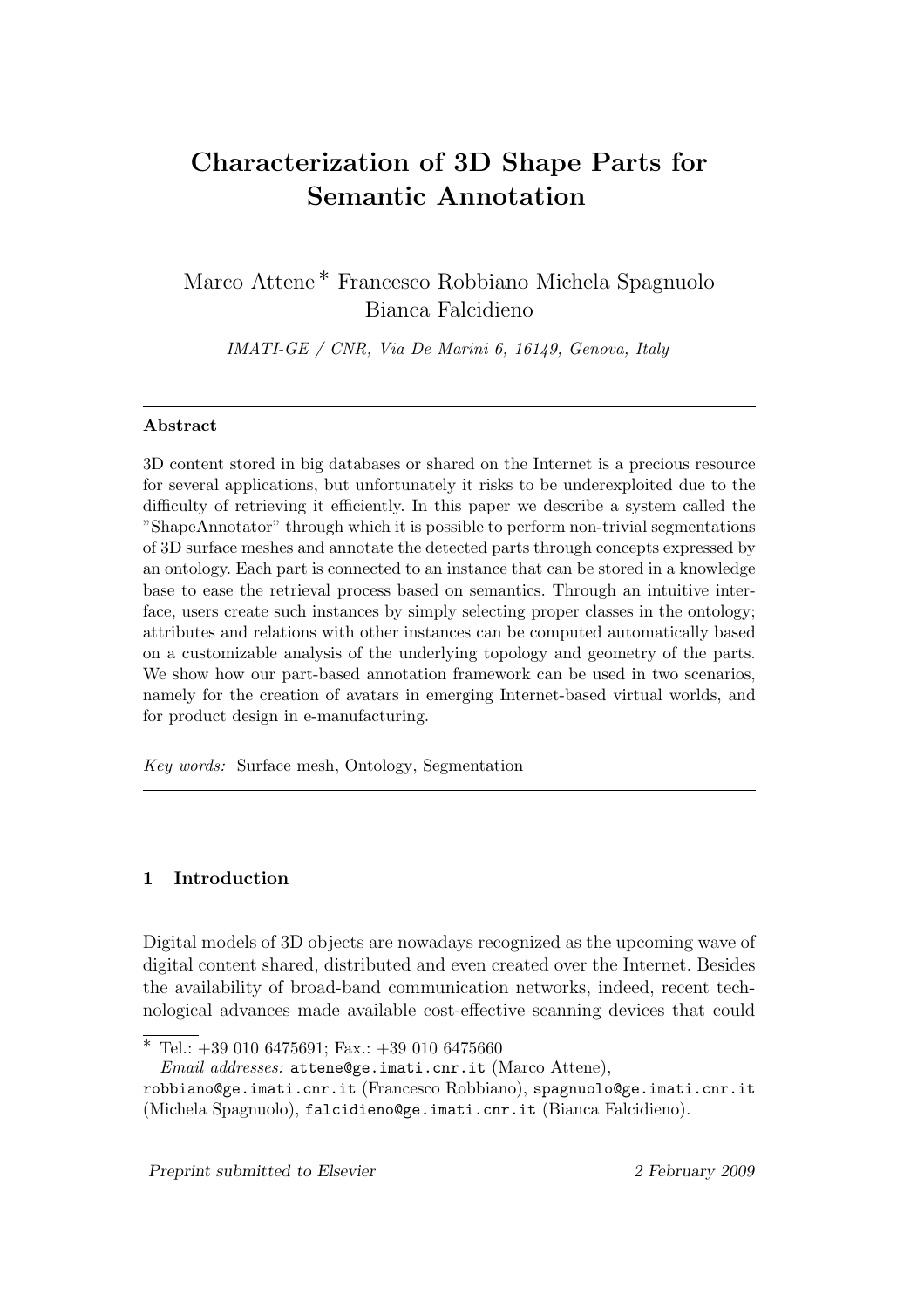not be imagined a decade ago: it is now possible to acquire 3D data of physical objects, and even whole cities, and produce digital models of their geometry that can be easily shared and transmitted. Not by chance, in the last few years we have assisted to an impressive growth of online repositories of 3D shapes [31,29,39,28] which reveals the importance of making these resources more accessible and easy to share and retrieve. At the same time, 3D social networking and 3D mapping applications (e.g., Second Life, GoogleEarth) are getting such a success to induce leading analysts to predict that a dramatic shift is taking place in the way people see and navigate the Internet [23].

Besides the impact on entertainment, the ease of producing and collecting 3D data in digital form has caused a gradual shift of paradigm in various applied and scientific domains: from physical prototypes and experience to virtual prototypes and simulation. This shift has an enormous impact on a number of industrial and scientific sectors, such as Design and Manufacturing, Serious Gaming and Simulation, Cultural Heritage and Archaeology, Medical Applications, Bioinformatics and Pharmaceutical Sciences.

Key to an effective sharing of 3D media is the possibility to annotate 3D models with information about their semantics, or any other knowledge item, useful to characterize the objects and the context in which they are used. In the last years, research in multimedia and knowledge technologies demonstrated the potential of semantic annotations to support advanced sharing and interactions with multimedia, for example for search, reuse and repurposing of multimedia resources. The power of annotation, indeed, relies in the possibility to create correspondences between objects, or parts of them, and conceptual tags: once the media and/or their parts are annotated, they can easily match textual searches. Stated differently, advanced and semantics-based annotation mechanisms support content-based retrieval within the framework of standard textual search engines.

Even if with a slightly different flavour, the importance of annotating 3D data has been largely addressed in industrial manufacturing, where interoperability becomes a crucial issue and different solutions have been proposed to face it efficiently. For example, the introduction of the so-called Group Technology [35] in industrial product modelling allowed to model and encode classes of objects that exhibit design and manufacturing similarities, with a favorable impact on design and production practices. This approach to design, however, did not provide means to explicitly support the annotation and indexing of "pieces" of the objects at hand. Also, in industrial manufacturing, knowledge technologies have been proposed as an efficient methodology to formalize and share semantics in different contexts of the product development process. Product Lifecycle Management, or PLM, systems are the most common tool used in this domain, and such formalizations are mainly document-oriented and provide a low-level description of the product data with no special cus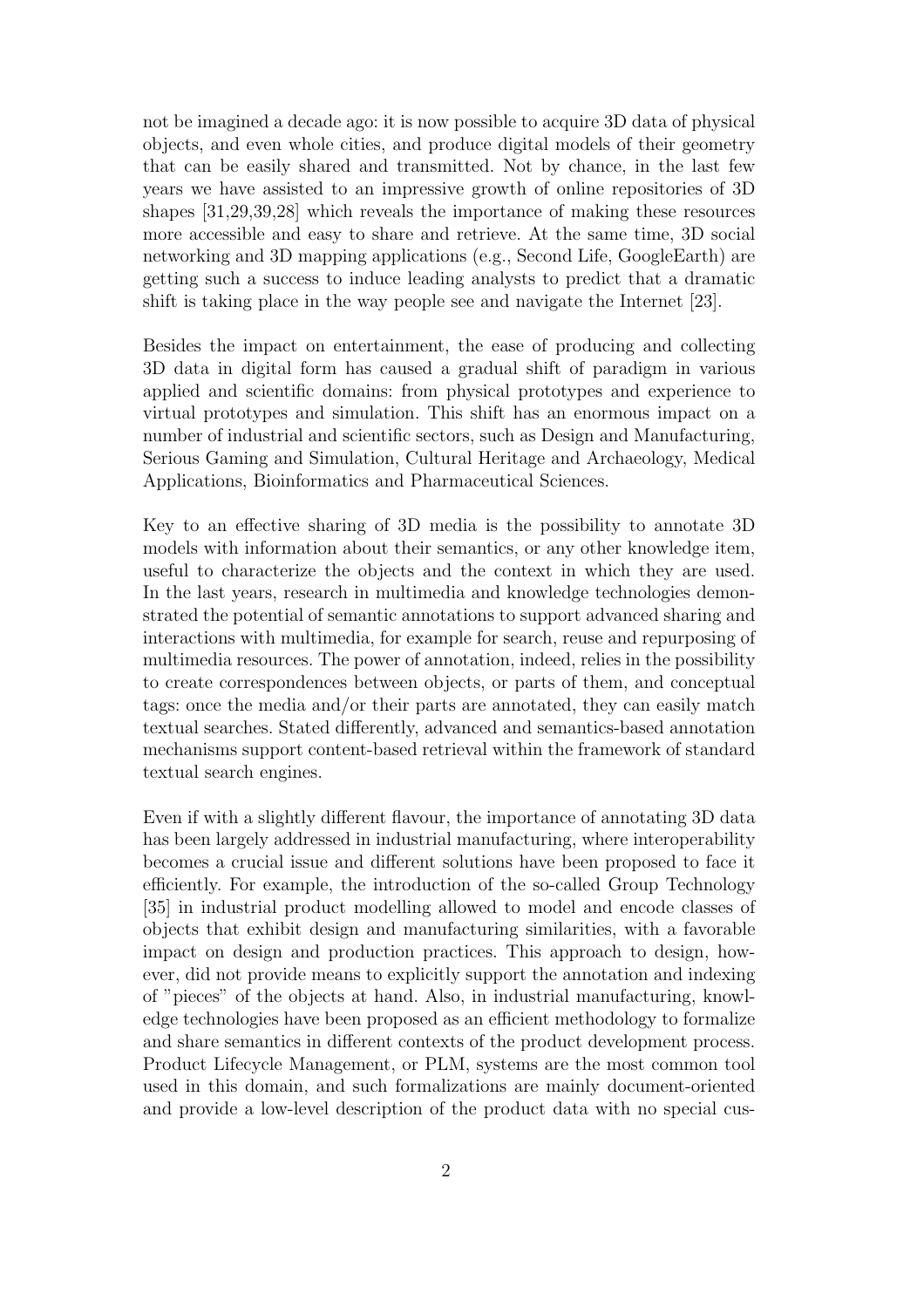tomized view. Also, there are examples of ontologies for the formalization of CAD/PDM/PLM knowledge [17,18].

Besides industrial manufacturing, other domains have addressed the problem of defining appropriate knowledge management approaches to code and document 3D data: in spatial data handling, medical applications or bioinformatics we can find many *de facto* standards for sharing data, and numerous repositories of 3D shapes are now online and call for efficient retrieval tools.

Existing 3D repositories, however, are based on metadata that describe the object as a whole, possibly indicating the membership to some semantic class (e.g. vehicles, aircraft, humans). Note that, since this association is typically done manually, a finer classification would be very demanding. Nonetheless, the ever-growing size of 3D repositories is making the retrieval hard even in a single bounded category. Thus, characterizing shapes of a given domain is becoming more and more important, and specific annotation approaches that require minimal human intervention must be devised. Moreover, to the extent of our knowledge, there is currently no repository offering the possibility to browse or search model collections according to annotations which refer to specific parts of the objects. At the same time, the problem of automatic classification of 3D objects is still an open research challenge, and the solutions offered by the computer graphics community for shape analysis are decoupled from any actual semantic context, providing segmentations that are in most of the cases meaningful only in a geometric sense.

To our knowledge, the first attempt of adopting knowledge technologies in 3D shape modeling was pursued by the AIM@SHAPE project [32]. In AIM@SHAPE, 3D content is organized by making a distinction between knowledge pertaining to a purely geometric level (e.g. type of representation, number of vertices, genus), to a structural description of the objects' shape (e.g. skeletons, segmentations), and finally to a semantic annotation of objects and objects' parts. The structural subdivision of an object into subparts, or segments, has proven to be a key issue to devise effective shape annotations as it provides a way to identify relevant parts of an object geometry in an automatic manner. Also at a cognitive level, in fact, the comprehension of an object is often achieved by understanding its subparts [20,32]. For instance, if we consider an object which has a human face it is likely that the object is a human being (the presence of a subpart influences the interpretation of the whole object), and if we want to retrieve a human which is *strong* we can search for humans whose arms'volume is big (here the quantitative characterization of a part influences the qualitative interpretation of the whole).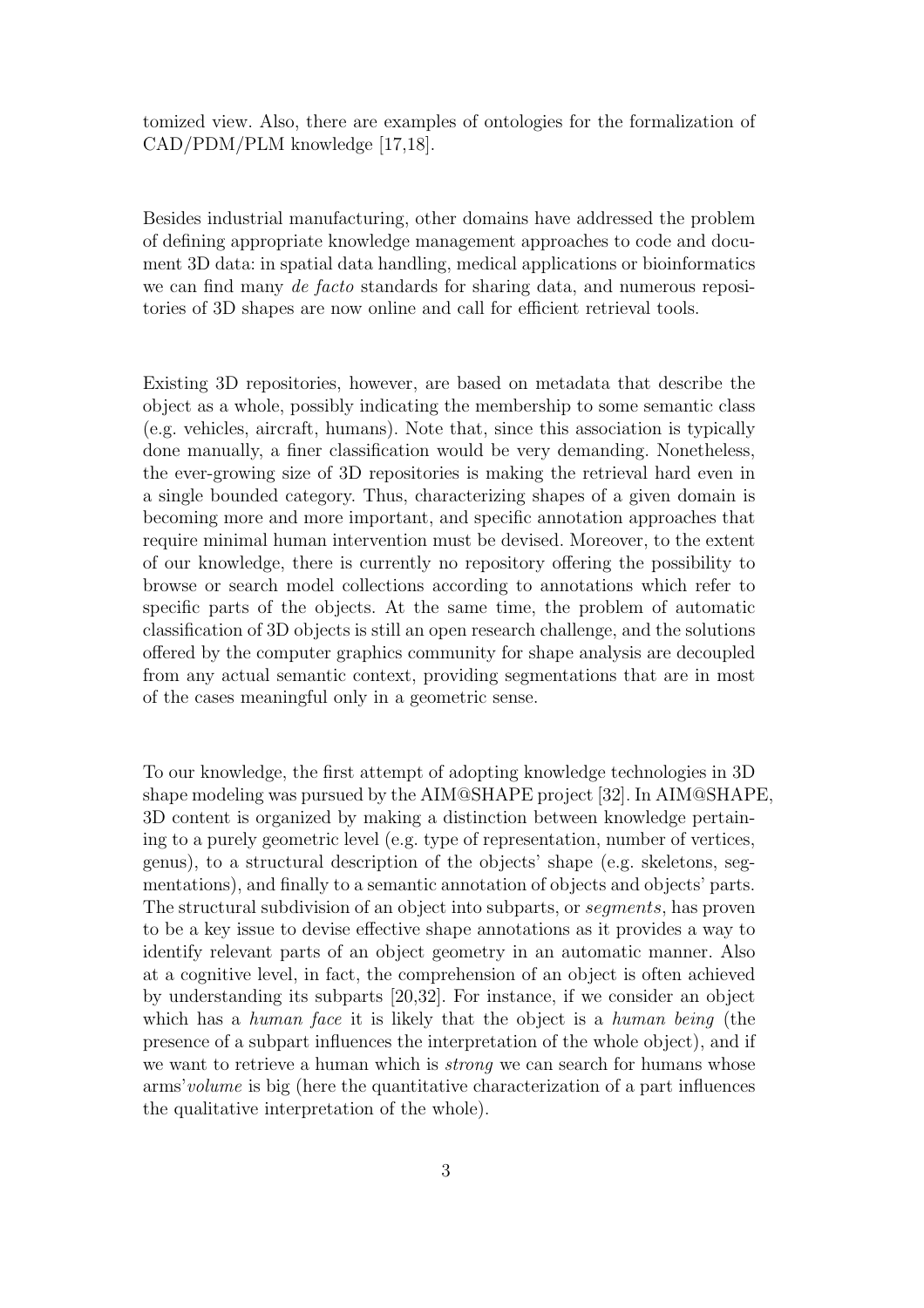#### 1.1 Overview and contributions

In this paper we discuss a flexible and modular system for part-based annotation of 3D objects, called the ShapeAnnotator. The paper integrates and extends the work presented in [4,5]. In our settings, 3D shapes are represented by surface meshes while annotation domains are formalized by ontologies: these are mainly implementation choices, while the whole framework has a larger applicability and is independent of the specific representation used both for the geometry and knowledge.

The novelty of the ShapeAnnotator relies on the concurrent use of a variety of shape segmentation tools to offer a rich set of operators by which the user can interact with the objects' shape and easily select the part he/she wishes to link to relevant concepts expressed by the ontology. The ShapeAnnotator acts therefore at two levels: it helps the user in the identification of relevant parts, or features, in the model, and it provides the software environment to annotate the parts with concepts that express their semantics. Moreover, since the formalization of a concept may also involve the specification of metric parameters of the part (e.g. dimensions, length), the annotation step implements also a number of automatic services for the computation of these quantitative properties.

To summarize, in the paper we will describe how the ShapeAnnotator makes use of the following solutions:

- A multi-segmentation framework to specify complex and heterogeneous surface segments (the *features*);
- A set of operations called feature descriptors to calculate geometric and topological characterizations of the features;
- An ontology module which allows the user to browse the domain ontology and to create instances conceptualizing the features;
- A mechanism to teach the system how instance properties can be computed automatically based on feature descriptors.

The use of the ShapeAnnotator will be discussed in two scenarios of application: virtual character design and reverse engineering. In the first scenario, we will make use of an ontology that specifies the structuring of a human body into its main component, while in the second scenario we will show how a feature ontology can be used to attach information about relevant manufacturing parts to an object represented as a plain surface mesh.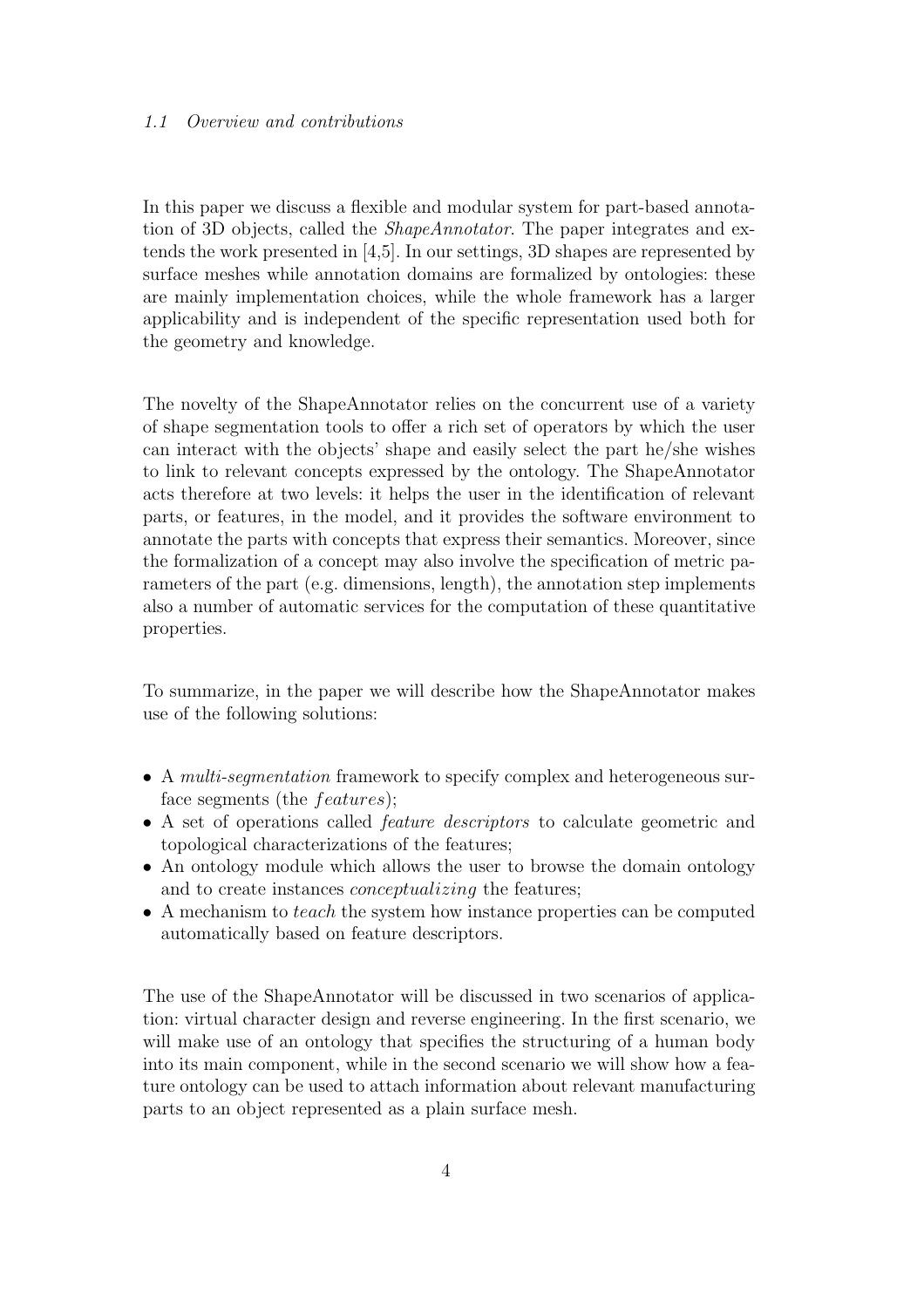# 2 Related Work

The two main tasks addressed by our work are related to 3D feature extraction and indexing, which are supported by *segmentation* and *annotation* respectively.

A lot of research that deals with the integration of these two aspects is related to traditional visual media, images and videos in particular. A variety of techniques has been developed in image processing for content analysis and segmentation, and the available annotation techniques are mainly based on the computation of low-level features (e.g. texture, color, edges) that are used to detect the so-called regions-of-interest [16,40,36]. For video sequences, keyframe detection and temporal segmentation are widely used [9].

Although the general framework of content analysis and annotation developed for images or videos may be adapted to 3D shapes, the two domains are substantially different. For images and videos, indeed, the objective is to identify relevant objects in a scene, with the inherent complexity derived by occlusions and intersections that may occur. In the case of 3D, information about the object and its features is complete, and the annotation can be therefore more accurate. For this reason, geometric measures, such as bounding box length or best-fitting sphere radius of relevant parts, are not biased by perspective, occlusions or flattening effects.

In the following, we will briefly review relevant work in the area of annotation and segmentation, pointing out the issues that are more relevant to the features of the ShapeAnnotator. We also mention the work presented in [8] as an interesting example of how semantic annotations could be embedded in an MPEG-7 framework. The ShapeAnnotator nicely complements the work in [8] by providing the tools to actually interact with the geometric representations of object and realize the annotation in practice.

#### 2.1 Keyword-based and Ontology-based Annotation

The purpose of an annotation process is to create correspondences between objects, or segments, and conceptual tags. The two main types of textual annotation are keyword-driven and ontology-driven. In the first case users are free to tag the considered resources with any keyword they can think of, while in the second case they are tied to a precise conceptualisation. The trade-off is between flexibility and meaningfulness. In fact, in the case of free keyword annotation users are not forced to follow any formalized scheme, but the provided tags have a meaning just for themselves: since no shared conceptualisation is taken into account, the association of the tag to a precise semantic interpre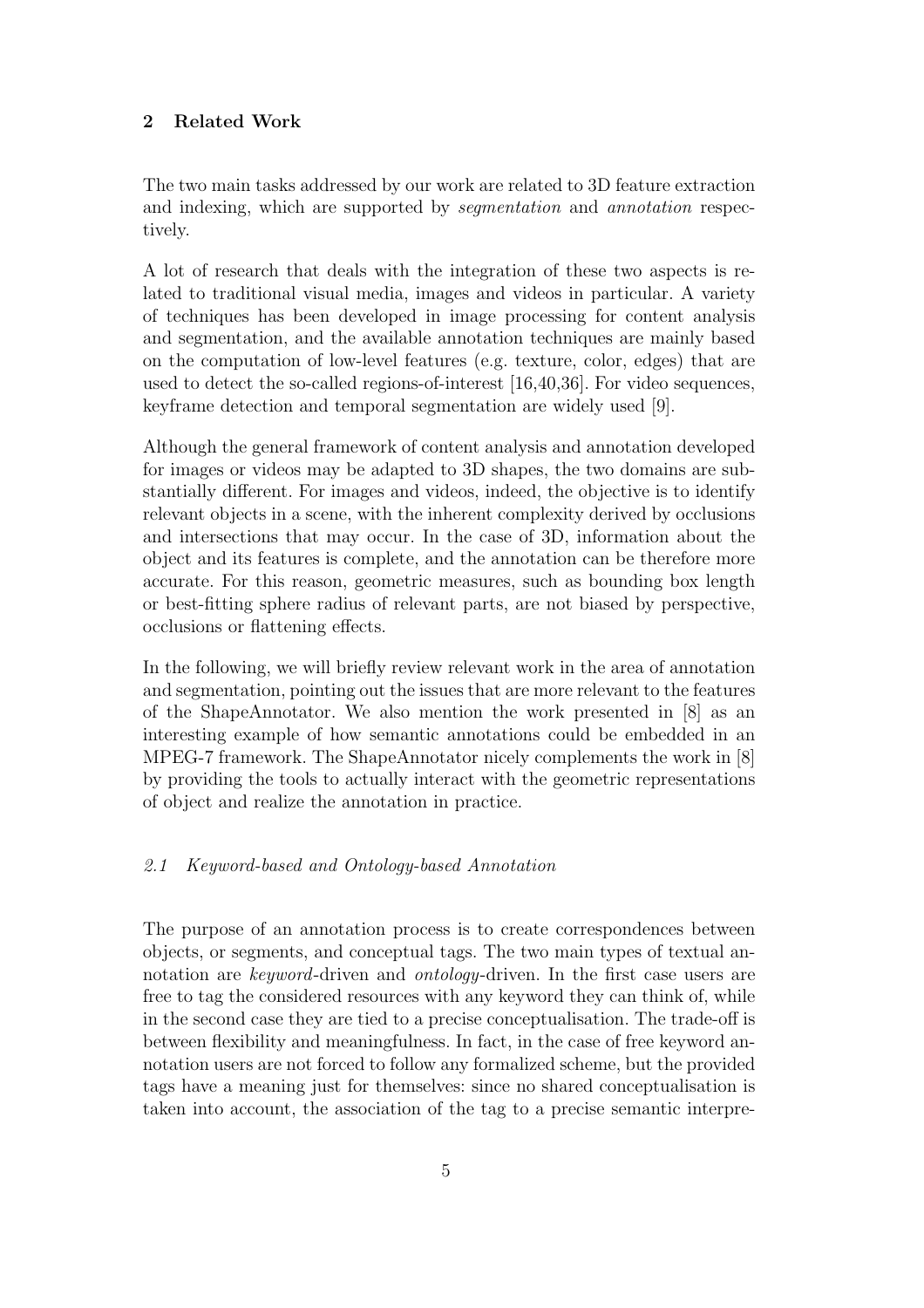tation can be only accidentally achieved. Well-known examples of this kind of annotation for 2D images are FLICKR [24] and RIYA [26].

In the *ontology*-driven annotation, the tags are defined by an ontology. An ontology is a formal, explicit specification of a shared conceptualization of a domain of knowledge, and expresses the structuring and modeling of that particular domain [13,14]. Since the conceptualisation is shared, there is no freedom in the selection of tag names, but this is rewarded with a common understanding of the given tags eligible for selection. Moreover, the shared conceptualisation can also be processed by computer applications, opening up challenging opportunities for the further enrichment of search results with inference mechanisms [12]. In M-OntoMat-Annotizer [37] the user is allowed to highlight segments (i.e. regions) of an image and to browse specific domain ontologies in order to annotate parts of the former with specific instances of the latter. Similarly, Photostuff [25] provides users the ability to annotate regions of images with respect to an ontology and publish the automatically generated metadata to the Web.

The work presented in this paper falls in the class of the ontology-driven annotation approaches. Specifically, we tackle the problem of annotating shapes belonging to a specific category which is described by an ontology (i.e. human bodies, cars, pieces of furniture, ...). Each of these ontologies should conceptualize shape features characterizing the category, their attributes and their relations. In a human body, for example, head, arms and legs are relevant concepts, relations such as  $arm$  is a limb hold, and attributes such as the size of the head are helpful to infer higher-level semantics (e.g. ethnic group, gender, age-range).

#### 2.2 Segmentation of 3D shapes

Given an ontology that describes a specific class of shapes, the optimal solution for annotating 3D models would be to use a shape segmentation algorithm able to automatically detect all the features conceptualized by the ontology. This approach is far from being feasible, as existing segmentation algorithms hardly target semantic features and usually follow a pure geometric approach. Recent surveys of these methods can be found [38], while a comparison of the segmentation results is addressed in [3].

Much of the works tackling the segmentation problem with the objective of understanding a shape  $[1]$  are inspired by studies on human perception, which loosely couple semantics to geometry. For example there are theories that received a large consensus [7,20] and that indicate how shapes are recognized and mentally coded in terms of relevant parts and their spatial configuration,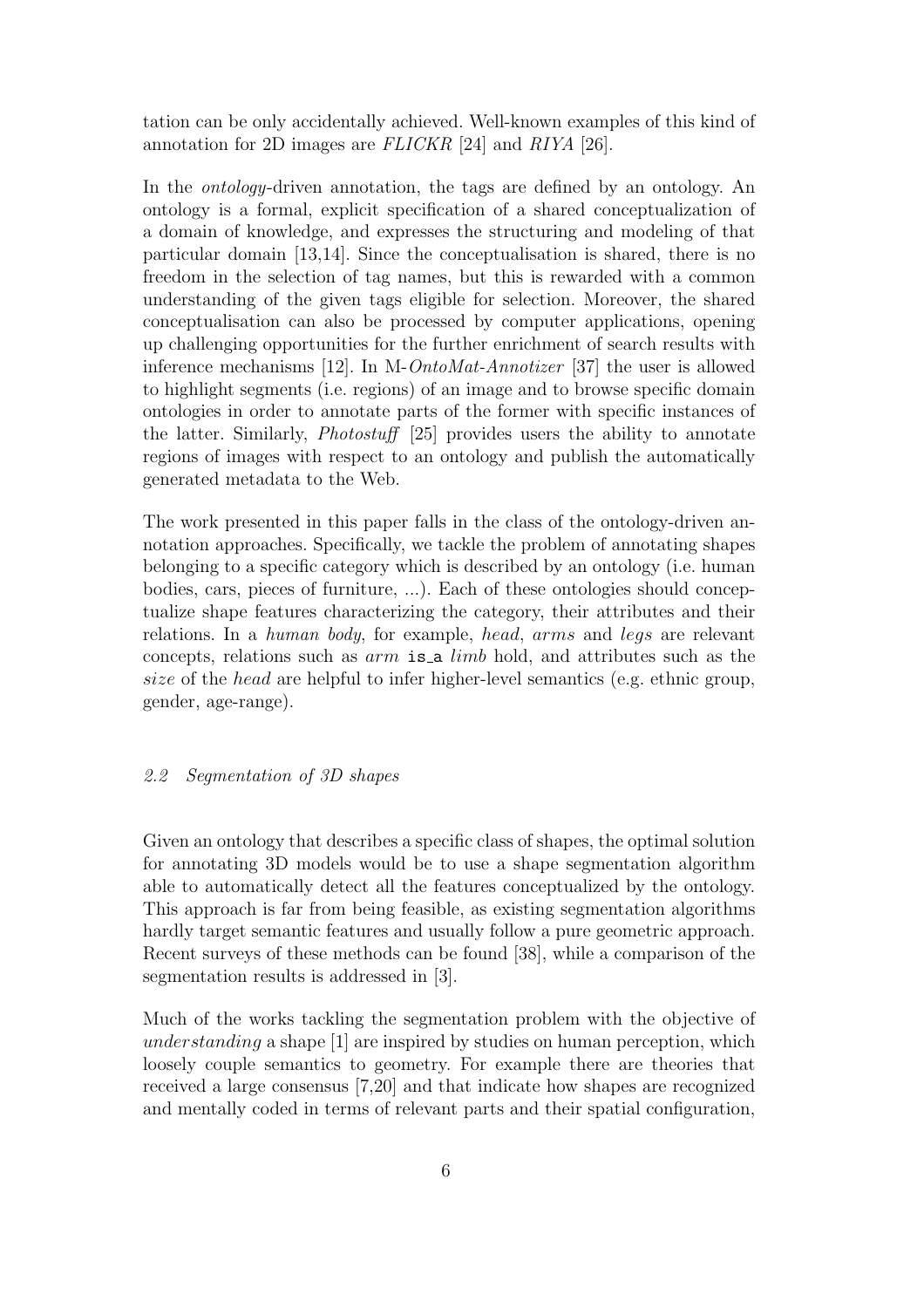or structure.

In another large class of methods, the focus is mainly on the detection of geometrically well-defined features. These segmentations do not produce natural features but patches useful for tasks that require different and possibly nonintuitive schemes (e.g., approximation, remeshing, parameterization) [2,11,41]. Generally speaking, this approach is feasible when the features have some formal structure that can be associated to a mathematical formulation. In natural domains, for example human body models, there is no clue on how to define relevant features, and only few methods in the literature tackled a semanticsoriented segmentation in these kind of domains [21].

#### 3 Multi-segmentation and Part-based Annotation

In the case of 3D shapes, the identification of relevant features is substantially different from the corresponding 2D case. For 2D images, segmentation algorithms are not always considered critical to define features for annotation; on a flat image, in fact, useful features may be even sketched by hand [37]. In contrast, a 3D shape may be very complex and drawing the boundary of a feature might become a rather time-consuming task, involving not only the drawing stage, but also rotating the scene, translating and zooming in and out to show the portions of the surface to draw on. Moreover, while on a 2D image a closed curve defines an inner area, in 3D this is not always true. Hence, for the 3D case, using segmentation algorithms to support feature detection is considered a mandatory step.

Nevertheless, the huge amount of different and specialized works on mesh segmentation indicates that satisfactory results are missing. The majority of the methods used in computer graphics are not devised for detecting specific features within a given context, as for example is the case of form-feature recognition in product modeling and manufacturing. The shape classes handled in the generic segmentation contexts are broadly varying: from virtual humans to scanned artefacts, from highly complex free-form shapes to very smooth and feature-less objects. Moreover, it is not easy to formally define the meaningful features of complex shapes in a non-engineering context and therefore the capability of segmentation methods to detect those features can only be assessed in a qualitative manner [3].

Hence, our proposition is that, due to intrinsic limitations, no single algorithm can be used to provide rich segmentations, even within a single domain. This motivates the introduction of a theoretical framework for working with multi-segmentations, that allow for a much more flexible support for semantic segmentation. The intuition behind multi-segmentation is that a meaningful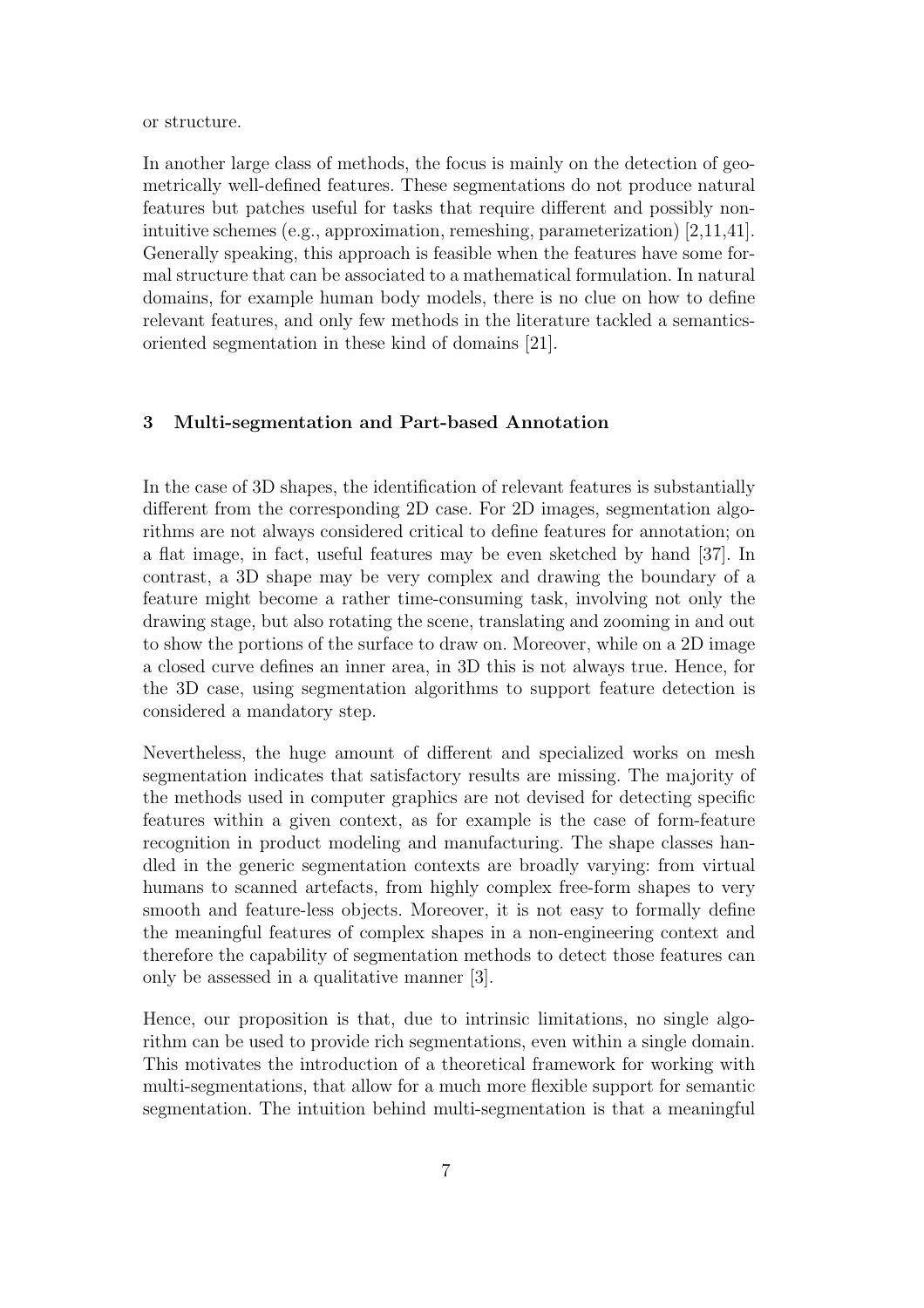

Fig. 1. An original mesh (a) has been partitioned using different segmentation algorithms:  $[6]$  in  $(b)$ ,  $[22]$  in  $(c)$  and  $[2]$  in  $(d)$ . Only the most relevant features taken from (b), (c) and (d) have been selected and annotated in (e).

shape segmentation is obtained by using in parallel a set of segmentation algorithms and by selecting and refining the detected segments.

Most segmentation algorithms proposed in the literature [3] strive to subdivide the surface into non-overlapping patches forming an exhaustive partitioning of the whole model (Figure 1(b), (c) and (d)). Our proposition is that even this assumption is too restrictive: following the claim that the segmentation has to reflect the cognitive attitude of the user, the detected parts do not necessarily have to constitute a partition of the model, as some segments may overlap, and some surface parts may not belong to any significative segment at all.

Therefore, it is often possible to design a proper technique for the identification of a particular class of features [22,2] and, if there is the need to identify features of different classes, it is possible to use different segmentation algorithms and take the features from all of their results. In some cases, moreover, there is an intrinsic fuzziness in the definition of the boundaries of a feature (i.e., in a human body model the neck may be considered part of both the head and the torso). This is another reason to avoid the restriction of using a sharp partitioning of the whole to identify all the relevant segments.

Due to these observations, we introduce the concept of multi-segmentation of a 3D surface represented by a triangle mesh, and say that in a multisegmented mesh, the results of several segmentation approaches may overlap (e.g.  $\{(b), (c), (d)\}\$ in Figure 1).

When a multi-segmented mesh is interpreted within a specific context, some of the segments can be considered particularly *meaningful*. Such meaningful segments (i.e. the features) can be annotated by specific conceptual tags describing their meaning within the context. In this paper, we refer to an annotated mesh as to a multi-segmented mesh in which some of the segments have been annotated (e.g. Figure 1 (e)).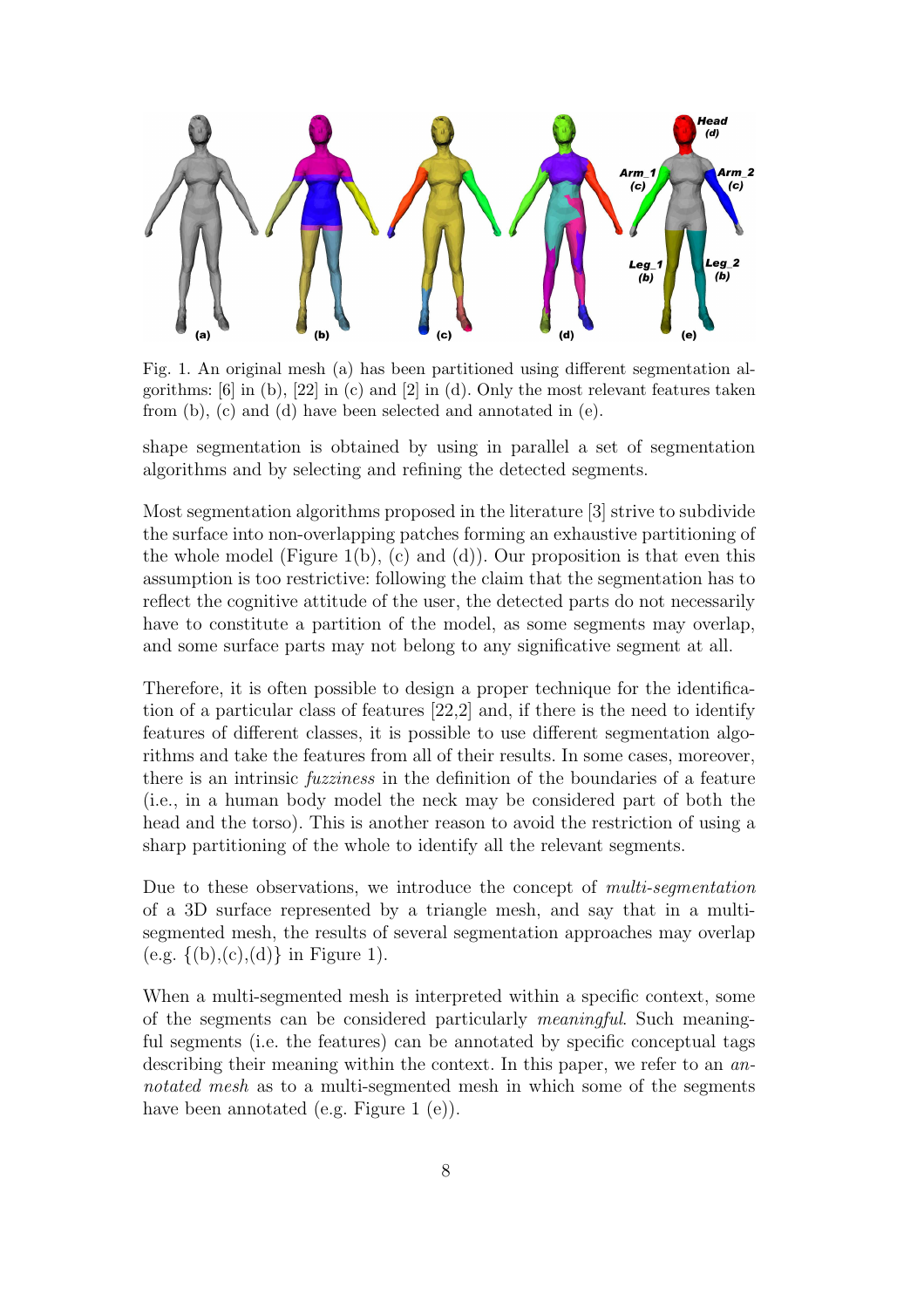#### 4 The Shape Annotator

Having established what is an annotated mesh, it remains to explain how to produce it out of an existing triangle mesh. In principle, an expert in a particular domain should be able to identify significant features and to assign them a specific meaning. As an example, an engineer should be able to look at a surface mesh representing an engine and identify which parts have a specific mechanical functionality. Unfortunately, to the best of our knowledge, today there is no practical way to transform such expertise into usable content to be coupled with the plain geometric information.

To bridge this gap, we defined an annotation pipeline and developed a prototype graphical tool called the *ShapeAnnotator*. This tool has been specifically designed to assist an expert user in the task of annotating a surface mesh with semantics belonging to a domain of expertise.

After loading a model and a domain ontology, the first step of the annotation pipeline is the feature identification, i.e. the execution of segmentation algorithms to build the multi-segmented mesh. Once done, from the resulting multi-segmented mesh interesting features can be interactively selected. Each interesting feature can then be annotated by creating an instance of a concept described in the ontology. Optionally, the system may be also programmed to automatically compute attributes and relations among the instances to significantly enrich the resulting knowledge base.

#### 4.1 Feature identification

Hereafter, we refer to a segment as to a connected set of triangles produced by a segmentation algorithm, and to a feature as to a part of the shape that is worth an annotation; specifically, a feature can be either a connected component of the mesh, a part of a connected component, a set of connected components or even the whole input 3D model. Note that if the input is a scene made of several components, it is reasonable to expect that most connected components correspond to actual features to be annotated. Also, some modelers offer the possibility to create "concise" or "iconic" meshes by using non-manifold configurations of the faces; it is possible, for example, to replace the wings of an aircraft (which are solid, though relatively thin) with sheets of triangles with zero-thickness. In this kind of models, the decomposition in manifold components often corresponds to the identification of regions which are actually meaningful; in the example of the aircraft, such a decomposition would lead to one fuselage and two wings.

During the loading stage, the ShapeAnnotator creates a "default" segmen-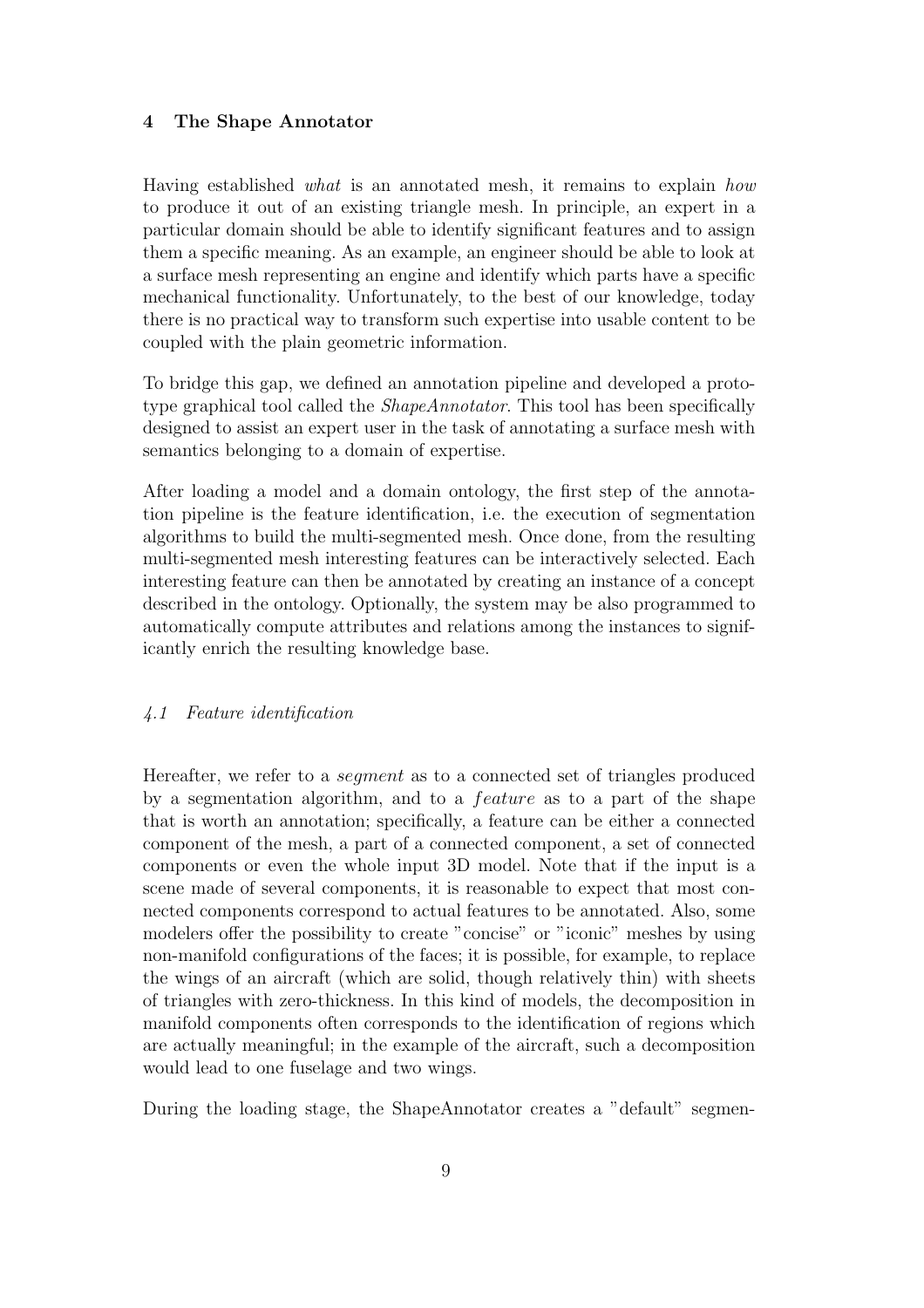tation by grouping together triangles forming connected components. If the triangles of one of such components do not constitute a combinatorial manifold, the loader automatically runs a conversion algorithm [15] that properly duplicates singular elements so that the component is replaced by a set of connected combinatorial manifolds with the same geometry. Eventually, each of these connected manifolds becomes a single segment of the default segmentation.

In order to identify surface features which are subparts of manifold components, the ShapeAnnotator provides a set of mesh segmentation algorithms. Our prototype has a plugin-based architecture so that it is possible to import proper segmentation algorithms according to the requirements of the specific class of features. In the current implementation, we have chosen a number of algorithms that cover quite a wide range of feature types. In particular, it is possible to capture:

- *Planar features* through a clustering based on a variational shape approximation via best-fitting planes [11];
- Generalized tubular features with arbitrary section computed by the Plumber algorithm introduced in [22];
- Primitive shapes such as planes, spheres and cylinders through a hierarchical segmentation based on fitting primitives [2];
- Protrusions extracted through shape decomposition based on Morse analysis using the height function, the distance from the barycenter and the integral geodesics [6].

Also, it is possible to specify curves as sets of connected mesh edges; such curves can be used as auxiliary tools to define surface features. In their turn, the curves can be either drawn manually by the user, or automatically detected by the system (e.g. as sharp creases of the mesh).

The first step is to use some of these tools and roughly capture some features of the object. Then it is possible to refine them through morphological operators. Up to now we set up some operators which act on a feature, determining the growth (or the shrinkage) of it by adding (or removing) a strip of triangles to (from) its boundary. But, since the above operators act blindly only on the geometry of the feature, we devised a set of more meaningful and useful operators, that take into account the presence of other influencing nearby features. These operators make it possible for instance to:

- Merge two surface features;
- Grow or shrink a feature until its boundary is shared with another feature, or coincides with a curve;
- Split a feature in two using a curve as the new common boundary.

It is also possible to remove a feature or to add a new one from scratch (i.e.,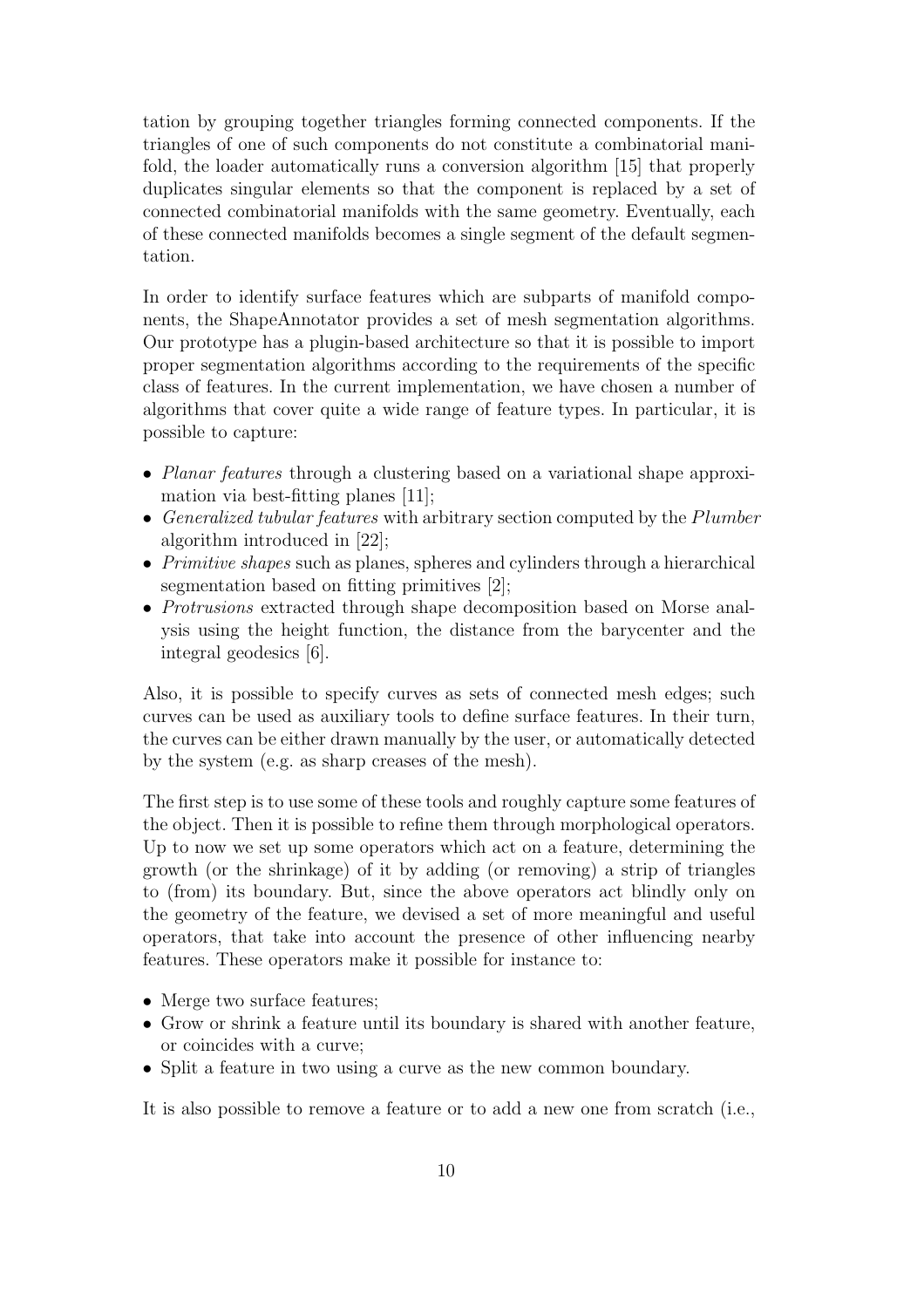

Fig. 2. Definition of non-trivial features starting from a raw segmentation. On the left, the HFP algorithm [2] could not capture the features properly. On the right the unprecise features computed have been edited to obtain a more useful segmentation.

a single triangle), and edit it through the above operators.

These operations make it possible to refine raw segmentations and properly define useful non-trivial features within a few mouse clicks, as shown in Figure 2. Further examples are shown in Figures 6 and 7.

## 4.2 Manual Annotation

To annotate the features, the user may select proper conceptual tags within a domain of expertise formalized as an OWL [33] ontology. Strictly speaking, for the current functionalities of the ShapeAnnotator, a simpler language could be sufficient, as long as the user is prompted with the chance of selecting among relevant concepts; the choice of OWL, however, has been driven by the potential evolution of the ShapeAnnotator, which is foreseen to become more *intelligent* in the sense of providing inference functionalities (see Section  $6$ ), and by the fact that OWL is supported by popular ontology editors [34].

Non trivial ontologies may be huge [30], and effective browsing facilities are fundamental to reduce the time spent to seek the proper concept to instantiate. In our approach, the ontology is depicted as a graph in which nodes are classes and arcs are relations between them (see Figure 3, left).

Browsing the ontology consists of moving along paths in the graph, which means jumping from a concept to another across relations. The navigation may be customized by the user and, while the simplest way of browsing is across relations of type subClassOf or superClassOf, it is possible to select any combination of properties that will be shown by the browser (see Figure 3, middle). Once a proper concept has been identified, the ShapeAnno-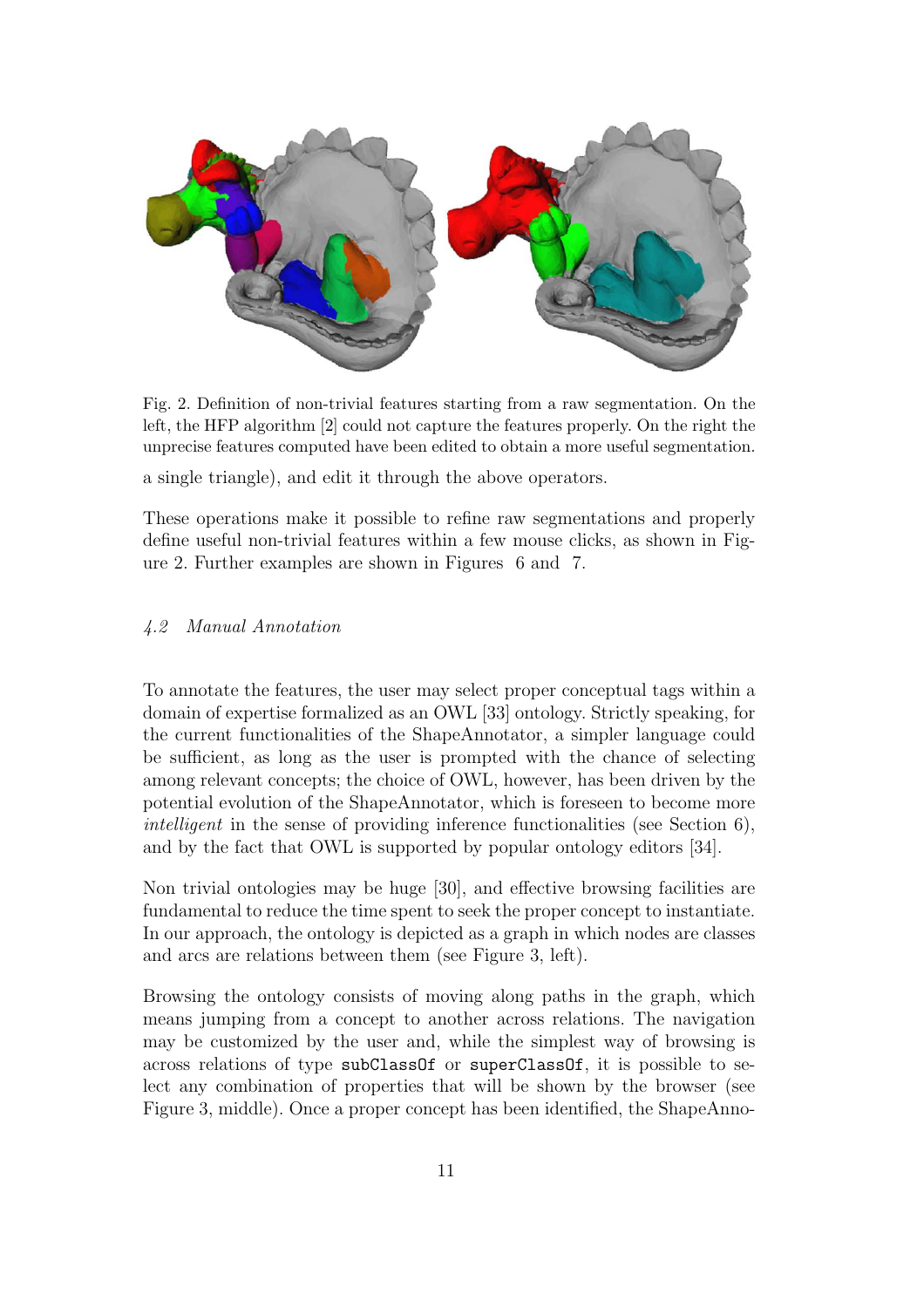

Fig. 3. The ontology browser, the selection of navigation settings and the creation of an instance.

tator provides the possibility to create an instance, which means providing a URI (Universal Resource Identifier) and setting the value of the properties (attributes and relations) defined in the ontology for the class being instantiated (see Figure 3, right).

Each instance may be further modified in order to make it possible to assert relations between instances of the knowledge base (i.e., myHead isAdjacentTo myNeck).

# 4.3 Automatic Annotation

Currently, our system requires the user to manually select the concepts to instantiate; for attributes and relations between instances, however, there is the possibility to tell the ShapeAnnotator how these properties can be calculated without the user intervention. The ShapeAnnotator, in fact, comes with a set of functionalities to measure geometric aspects of shape parts (i.e. bounding box length, radius of best-fitting cylinder, ...) and to establish topological relations among the parts (i.e. adjacency, containment, overlap, ...). Each of these measures is focused on a specific aspect of the features, either intrinsic or in their relationship with other connected features, and for this reason we call them feature descriptors.

Currently, they belong to the following two groups:

- Topological relations between features consisting of *adjacency*, overlap, disjointness and containment;
- Geometric aspects of a feature consisting of *oriented bounding box* length, width and height, best-fitting sphere radius, best-fitting cylinder radius;

Some of these descriptors are immediately connectable with important prop-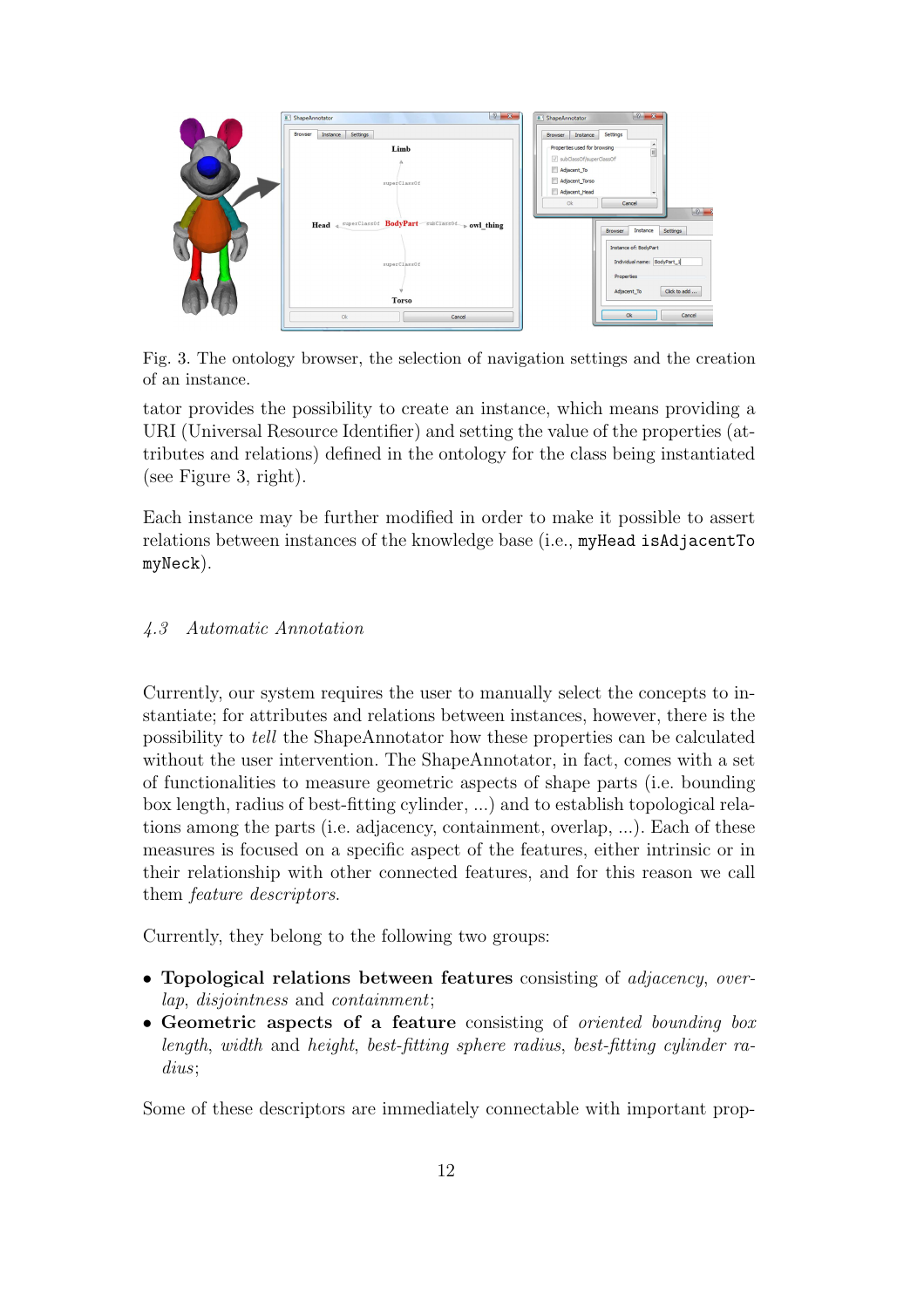

Fig. 4. The attribute size of the instance Girl head is automatically set to the value 7.23 because this is the value computed by the connected feature descriptor.

erties of the feature (e.g. area, enclosed volume), but we also allow their combination within formulae, in order to obtain higher-level descriptors. Some examples can be  $volume^2/area^3$ , which measures the compactness of a feature and is invariant to its uniform scaling, or  $\gamma$  penus  $> 0$ , which can be connected with the presence of holes. Anyhow, since feature descriptors are calculated independently of any ontology, the user may define their interpretation within each specific domain of annotation. The user may establish a set of connections between topological relations and conceptual descriptors (e.g. "feature adjacency"  $\leftrightarrow$  is connected to) and between geometric descriptors and class attributes (e.g. "radius of best-fitting cylinder"  $\leftrightarrow$  through hole :: radius,  $genus > 0 \leftrightarrow pierced).$ 

After having established such connections, the instance properties are transparently computed by the system. For example, when annotating a reverse engineered mechanical model, a part may be manually annotated as a Through hole, while its parameter radius is automatically computed by the ShapeAnnotator as the radius of the cylinder that best fits the geometry of the part; if two adjacent features are manually annotated as instances of the class stiffener, the relation is adjacent to is automatically set to conceptually link the two instances. An example of connection is shown in Figure 4.

Since we believe that modularity is crucial to provide a flexible annotation framework, we made our system able to load additional descriptors implemented externally as plug-ins, just as we have done for the segmentation algorithms, and to combine the descriptors available off the shelf in order to produce higher-level ones, through the help of a small editor in which the user can write formulae and save them for later use.

At this point, the connections can be established through a proper dialog in which all the feature descriptors are available in a drop-down menu; when one of them is chosen, a list of properties defined in the domain ontology is shown and the user may select some of them to establish connections. The list of properties shown is filtered so that only admissible connections can be picked; this avoids, for example, the connection of a property with more than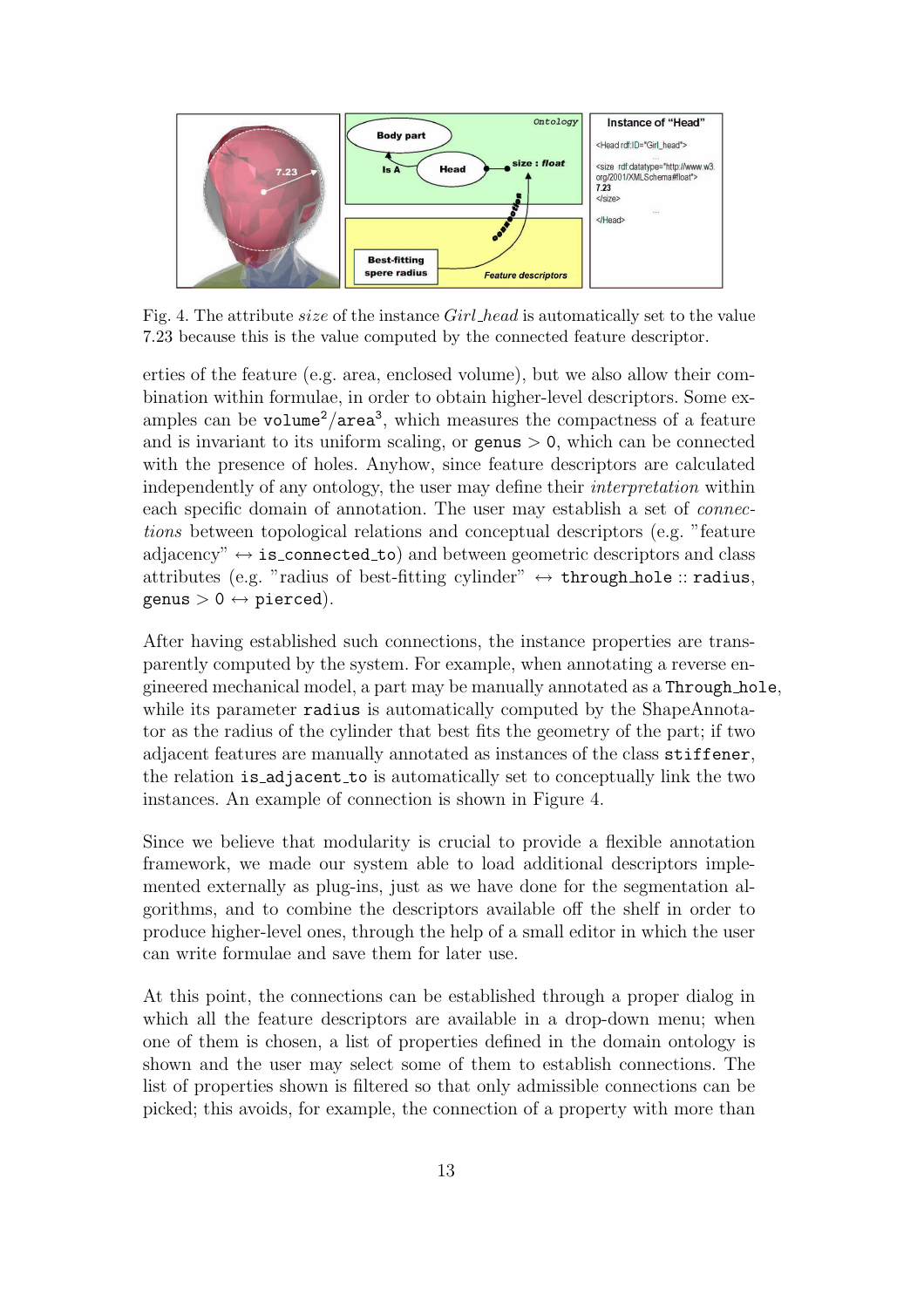one descriptor, or between non-compatible descriptors and ontology properties (e.g. "feature adjacency"  $\leftrightarrow$  through hole :: radius).

The connections can be established either before the creation of instances or afterwards. In the former case, for each newly created instance the properties are computed on the fly based on the existing connections; in the latter case, the values of the properties of the existing instances are (re)computed according to the newly established connections.

To allow their easy reuse when annotating several models in the same domain, the connections can also be saved as an XML-based file and loaded later on.

The formulae used to combine simple descriptors into higher-level ones will be extended in the future to include conceptual characterizations in their bodies. For instance the formula "is-human AND height  $< 120$ " could be used to create a (boolean) feature descriptor, connectable for instance with "is-children", allowing the construction of semantics on top of other forms of semantics in an automatic and layered way through the use of simple yet powerful forms of inference.

#### 4.4 Encoding of the Annotated Features

The result of the annotation process is a set of instances that, together with the domain ontology form a knowledge base. Each instance is defined by its URI, its type (i.e., the class it belongs to) and some attribute values and relations that might have been specified/computed. In its current version, the ShapeAnnotator saves the multi-segmented mesh along with the selected, and possibly edited features as a single PLY file [28]. The instances are saved as a separate OWL file that imports the domain ontology. Additionally, the OWL file contains the definition of two extra properties:

- ShannGeoContextURI, whose value is the URI of the multi-segmented mesh (typically the path to the PLY file saved by the ShapeAnnotator);
- ShannSegmentID, whose value is an index that specifies a segment in the multi-segmented mesh.

All the instances produced during the annotation pipeline are automatically assigned values for the above two properties, so that the link between semantics and geometry is maintained within the resulting knowledge base (see Figure 5).

Note that the OWL files produced by the annotation of several models in the same domain can constitute a unified knowledge base; this would contain all the instances describing the models in terms of their meaningful parts, allowing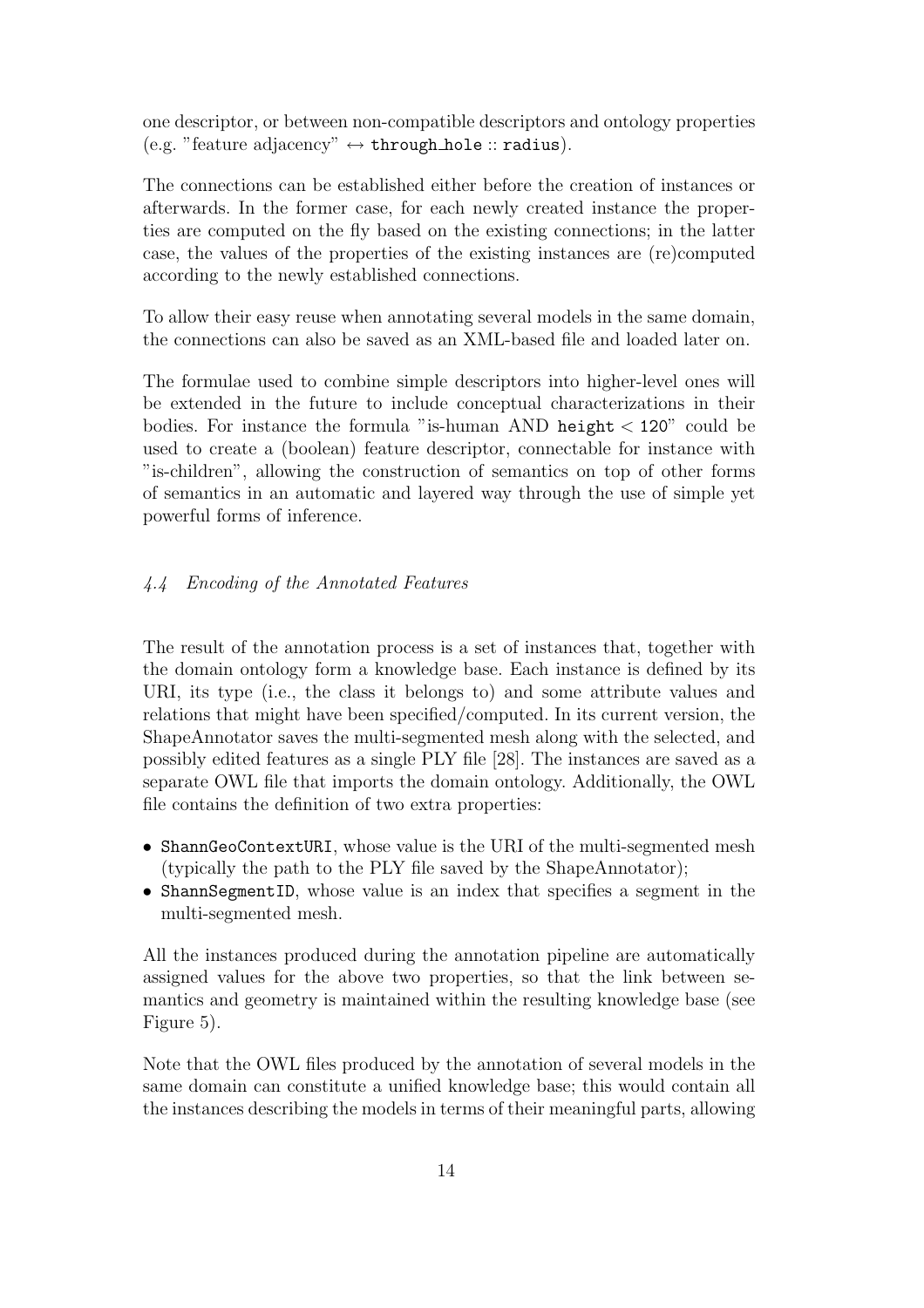

Fig. 5. The instances along with their specific relations represent a formal bridge between geometry and semantics.

unprecedented levels of granularity for query formulation. Once an instance has been located, for example, it is possible to retrieve the geometry of the corresponding part and, possibly, to extract it without the need to download and process the whole model.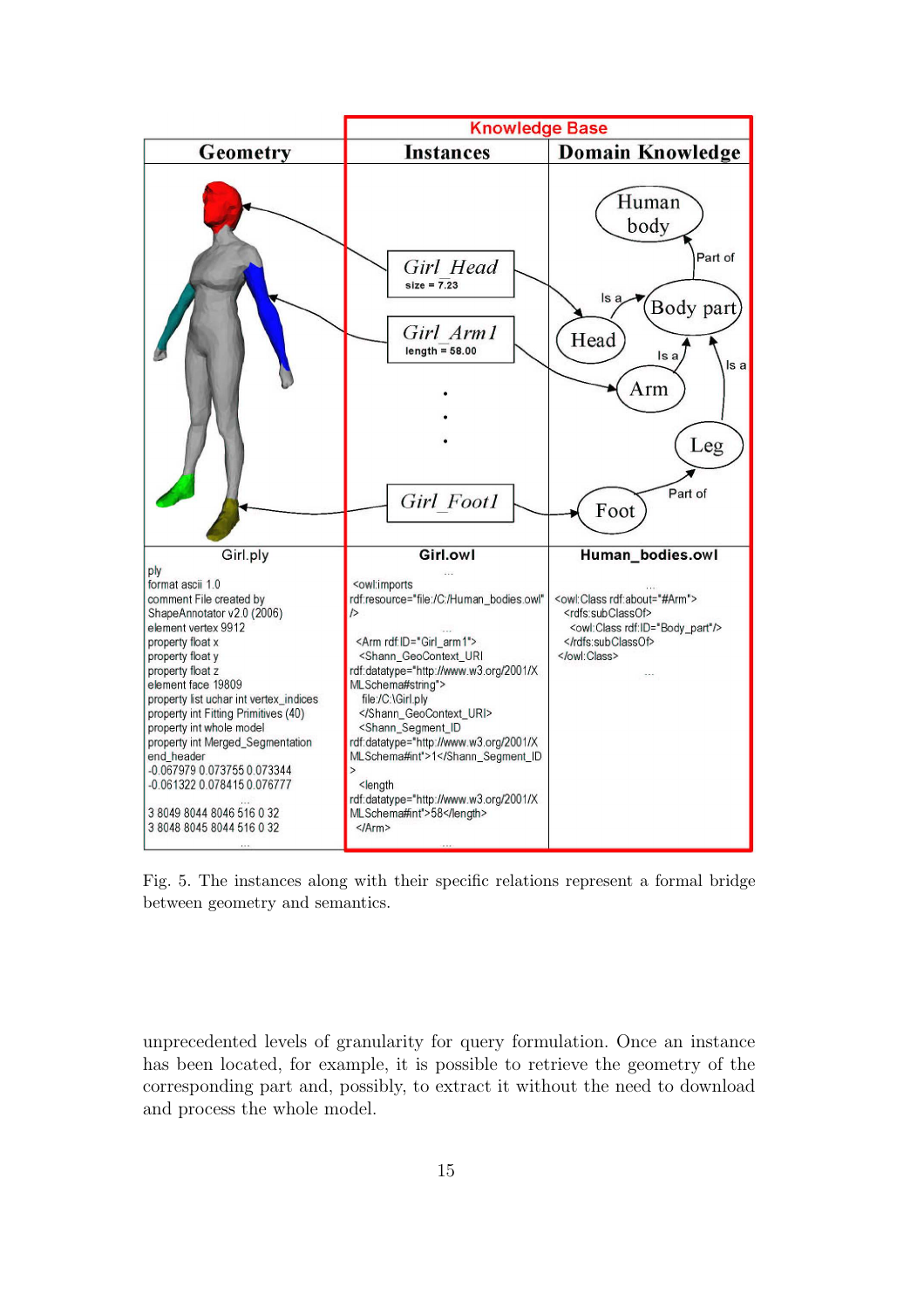#### 5 Application Scenarios

We present two scenarios that describe how the part-based annotation framework might be used.

#### 5.1 Virtual character design

In several application domains, ranging from simulation to entertainment and gaming, the problem of designing virtual characters arises. Whereas in the case of simulation the virtual characters, along with their motion capabilities, are often modeled after real humans [19], in the case of entertainment and gaming avatars most often come from imaginative inspiration. The design is done most of the times from scratch or through the personalization of a given set of parameters. This is the current status for the avatar creation in many MMORPGs and in online virtual worlds such as Second Life [27], where avatars can be created constructively, by selecting from predefined sets of values the shape of the body, the skin, the hair, the eyes, the clothes, and so on. Thus, the actual creative freedom is limited to the selection and combination of predefined attributes and parameters. As an example, we consider the path of a user interested in harvesting and selecting digital models of human heads having specific high-level characteristics (e.g. large, narrow, belonging to a male, belonging to a given ethnic group, with a long nose, with distant eyes), starting from a repository containing virtual humans. Currently (s)he should browse the repository, calculate the parameters (s)he is interested in (e.g. distance between eyes, length of nose), download each interesting model, and perform editing operations in order to get the parts of the models corresponding to *heads*. All of these steps should be performed manually. Thanks to the ShapeAnnotator the resources in the repository will be annotated (the parameters will be calculated automatically), and a dedicated knowledge base will contain direct instances of *heads*, corresponding to portions of the original models in the repository. Each head will be also conceptualized via attributes and relations, and so the proper selection could be performed independently of the specific geometry. Moreover, when some interpretation rules will be coded, as it is foreseen in the ShapeAnnotator, the values of the parameters could be connected with some higher level characterization. Thus, the user will be able to search the repository directly for "heads of Caucasian adult male" or "heads of children", or "heads of black women". The virtual character creation effort could then be significantly eased.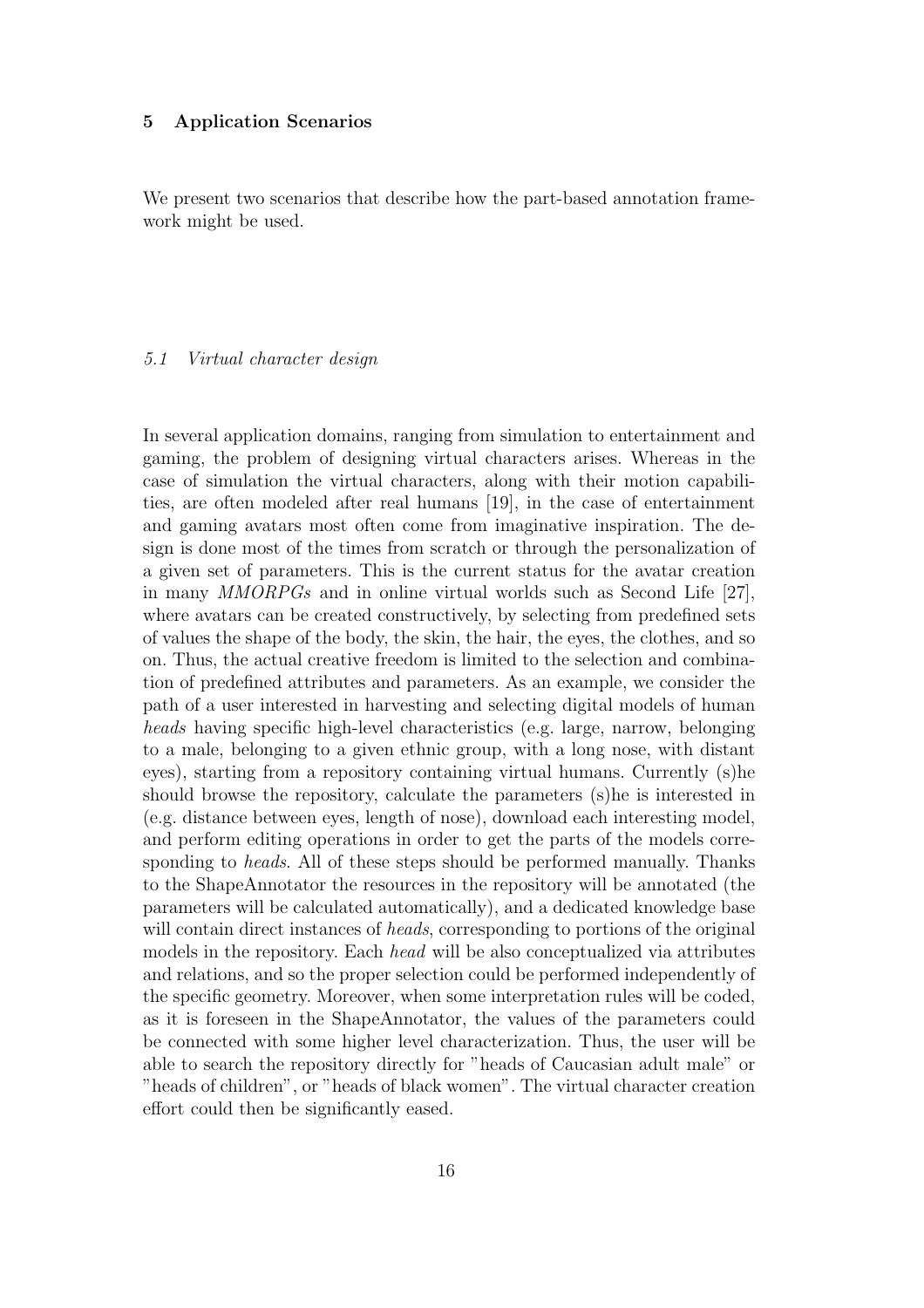### 5.2 E-manufacturing and product (re)design

In e-manufacturing, designers and engineers may collaborate remotely using Internet technologies to devise new products. As creating models from scratch is rather costly and time-consuming, modern design frameworks strive to foster the reuse of existing resources. Thus, to design original 3D product models, shape parts may be retrieved from distributed databases, adapted and virtually combined and assessed.

With current technologies there are two main problems:

- Metadata in state-of-the-art repositories are typically related to the whole shape. Thus, retrieving suitable parts that may belong to composite models in the repository is an extremely difficult task.
- Even if one assumes that a model can be retrieved, adapting it to the needs of the new product may be another hard task. In particular, if the model is reverse engineered, its parts are neither explicit nor annotated, and turning the polygon mesh into a feature-based model to be edited becomes a long and tedious operation.

Through the ShapeAnnotator, each model in the repository can be abstracted and represented as a combination of its meaningful features. Each such feature is described by an instance in the knowledge base in which attributes and relations with other features are explicit. Thus, all the relevant parts of all the models in the repository can be easily indexed and effectively retrieved. Moreover, once a reverse engineered polygon mesh has been retrieved, its features are explicit and their parameters properly instantiated, making the translation into an editable feature-based model much easier. A detailed application of our system in such a scenario is described in [10].

# 6 Conclusions

This paper tackles the problem of providing useful semantic annotations to 3D shapes. We have discussed the key aspects of the subject, and shown that simple keywords attached to a whole shape do not provide enough information to answer complex queries. Thus, we have illustrated how to decompose the shape into interesting features within the multi-segmentation framework, and introduced the annotation pipeline to attach a formal semantics to the features and the whole shape. We have pointed out that the process is unfeasible using only state-of-the-art approaches. Conversely, we have described our novel ShapeAnnotator tool that makes it possible to annotate 3D shapes through a few mouse clicks using the pipeline proposed. The introduction of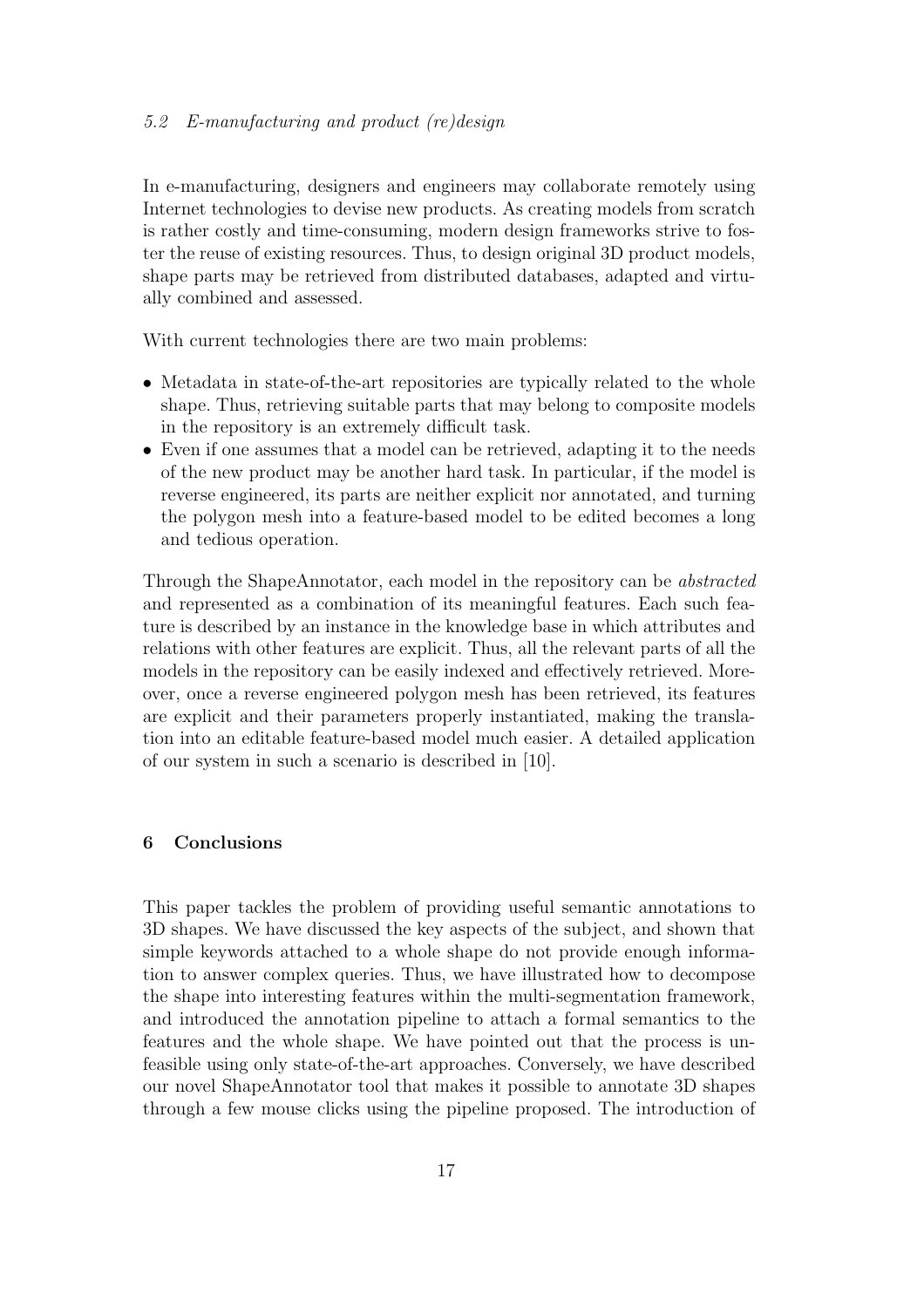feature descriptors along with their context-based interpretation represents a first step towards automatic annotation methods for the 3D domain.

In its current version, the ShapeAnnotator has minimal inference capabilities which have been implemented just to provide a flexible browsing of the ontology. This means that input ontologies are assumed to be mostly asserted; if not, the user can use an offline reasoner to produce the inferred parts. Future developments are targeted to this aspect, and internal inference capabilities are foreseen. Besides simple deductions on the input ontology, inference will also be used to (partially) automate the whole annotation pipeline. Although the process can be completely automated in rather few domains, in many others the user might be required to contribute only to disambiguate few situations.

# 7 Acknowledgements

This work is supported by CNR research activity ICT-P03, by the EU-FP7 project FOCUS-K3D (Contract N. ICT-2007.4.2) and by the FIRB - SHALOM project (International Collaboration Italy-Israel, Contract N. RBIN04HWR8). Thanks are due to all the members of the Shape Modeling Group of the CNR-IMATI-GE, and to the people that, through discussions and suggestions, made it possible to develop the Shape Annotator. This work was conducted using the Protégé resource, which is supported by grant  $LM007885$  from the United States National Library of Medicine.

#### References

- [1] M. Attene, S. Biasotti, M. Mortara, G. Patane, B. Falcidieno, Computational methods for understanding 3D shapes, Computers&Graphics 30 (3) (2006) 323– 333.
- [2] M. Attene, B. Falcidieno, M. Spagnuolo, Hierarchical mesh segmentation based on fitting primitives, The Visual Computer 22 (3) (2006) 181–193.
- [3] M. Attene, S. Katz, M. Mortara, G. Patan`e, M. Spagnuolo, A. Tal, Mesh segmentation - a comparative study, in: SMI '06: Proceedings of the IEEE International Conference on Shape Modeling and Applications 2006 (SMI'06), IEEE Computer Society, Washington, DC, USA, 2006, p. 7.
- [4] M. Attene, F. Robbiano, M. Spagnuolo, B. Falcidieno, Part-based annotation of virtual 3d shapes, in: Proceedings of Cyberworlds' 07, spec. sess. on NASAGEM workshop, IEEE Computer Society Press, 2007, pp. 427–436.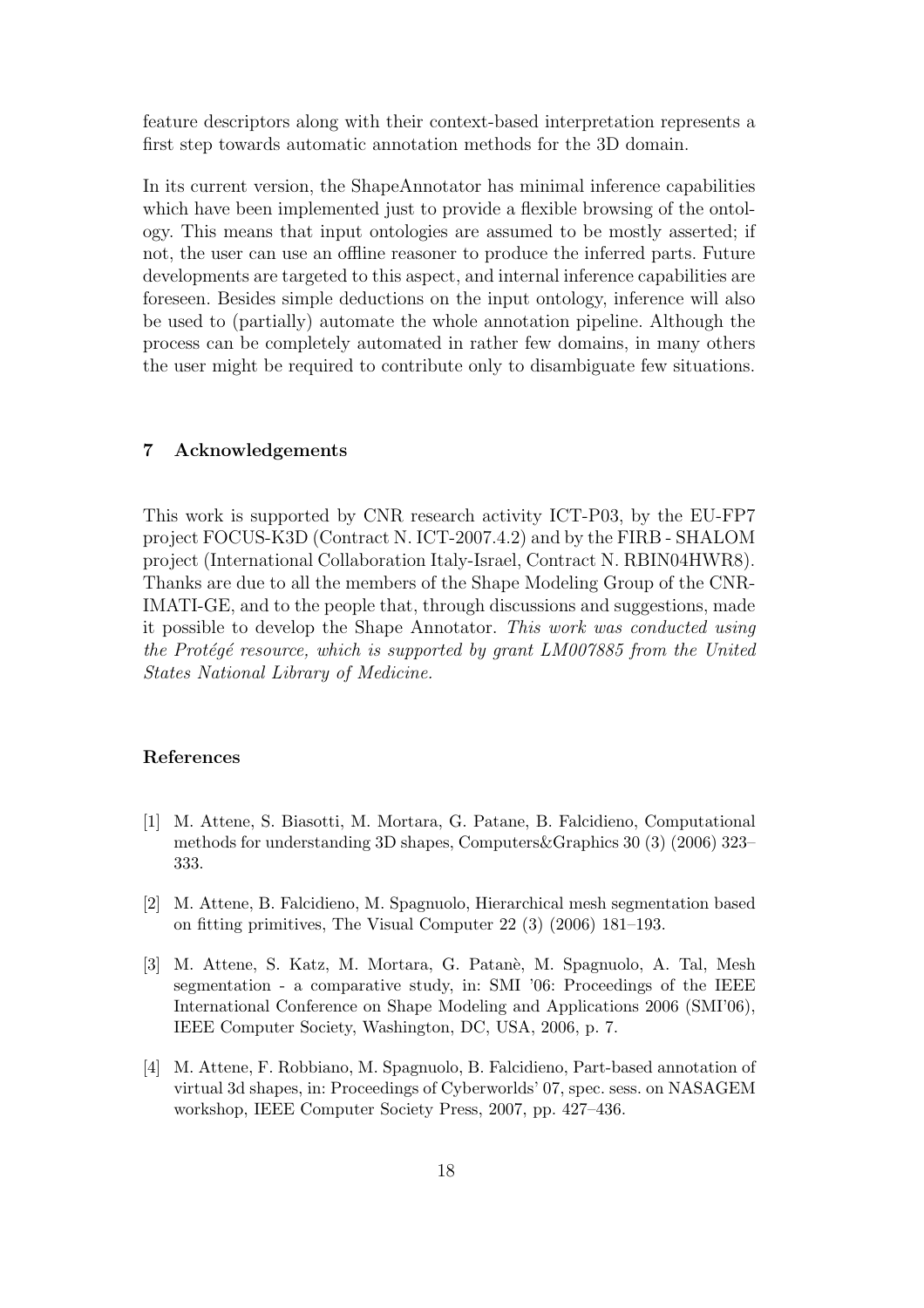

Fig. 6. Example of segmentation of a natural shape. The bright color on the hand surface indicates that the corresponding part is an overlap of features (in this case the thumb and the palm). Model courtesy of AIM@SHAPE Shape Repository.

- [5] M. Attene, F. Robbiano, M. Spagnuolo, B. Falcidieno, Semantic annotation of 3d surface meshes based on feature characterization, in: Lecture Notes in Computer Science Vol. 4816 (SAMT'07 Procs.), 2007, pp. 126–139.
- [6] S. Biasotti, Computational topology methods for shape modelling applications, Ph.D. thesis, University of Genoa, Italy (2004).
- [7] I. Biederman, Recognition-by-Components: A theory of human image understanding., Phicological Review 94 (1987) 115–147.
- [8] I. M. Bilasco, J. Gensel, M. Villanova-Oliver, H. Martin, An mpeg-7 framework enhancing the reuse of 3d models, in: Web3D '06: Proceedings of the eleventh international conference on 3D web technology, ACM, New York, NY, USA, 2006, pp. 65–74.
- [9] P. Browne, A. F. Smeaton., Video retrieval using dialogue, keyframe similarity and video objects, in: ICIP 2005 - International Conference on Image Processing, 2005.
- [10] C. Catalano, M. Attene, F. Robbiano, M. Spagnuolo, B. Falcidieno, Shape knowledge annotation for virtual product sharing and reuse, in: In Proceedings of the ASME Conference on Engineering Systems Design and Analysis, ESDA08, 2008, pp. 367–375.
- [11] D. Cohen-Steiner, P. Alliez, M. Desbrun, Variational shape approximation, in: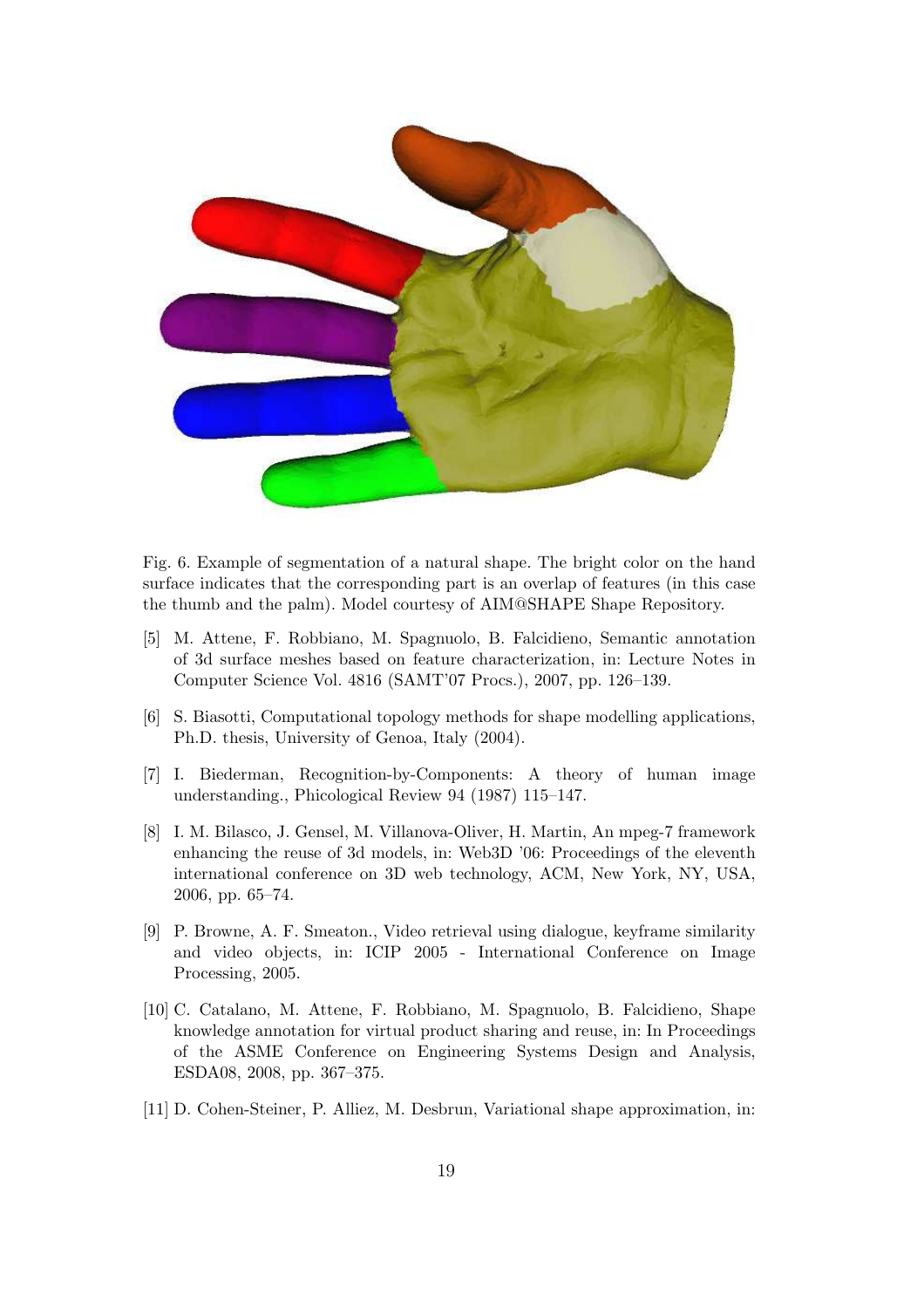

Fig. 7. Example of segmentation of an artificial shape. Model courtesy of AIM@SHAPE Shape Repository.

SIGGRAPH '04: ACM SIGGRAPH 2004 Papers, ACM Press, New York, NY, USA, 2004, pp. 905–914.

- [12] C.Saathoff, Constraint reasoning for region-based image labelling, in: 3rd IEE International Conference of Visual Information Engineering, VIE 2006, Special Session on Semantic Multimedia, 2006.
- [13] T. R. Gruber, Towards principles for the design of ontologies used for knowledge sharing, in: N. Guarino, R. Poli (eds.), Formal Ontology in Conceptual Analysis and Knowledge Representation, Kluwer Academic Publishers, Deventer, The Netherlands, 1993.
- [14] N. Guarino, Formal ontology and information systems, in: N. Guarino (ed.), Formal Ontology in Information Systems, IOS Press, Amsterdam, 1998, pp. 3–18.
- [15] A. Guéziec, G. Taubin, F. Lazarus, B. Horn, Cutting and Stitching: Converting Sets of Polygons to Manifold Surfaces, IEEE Transactions on Visualization and Computer Graphics (2001) 136–151.
- [16] T. Hermes, A. Miene, P. Kreyenhop, On textures: A sketch of a texture-based image segmentation approach, in: R. Decker, W. Gaul (eds.), Classification and Information Processing at the Turn of the Millenium, 2000, pp. 210–218, proc. 23rd Annual Conference Gesellschaft für Klassifikation e.V. 1999.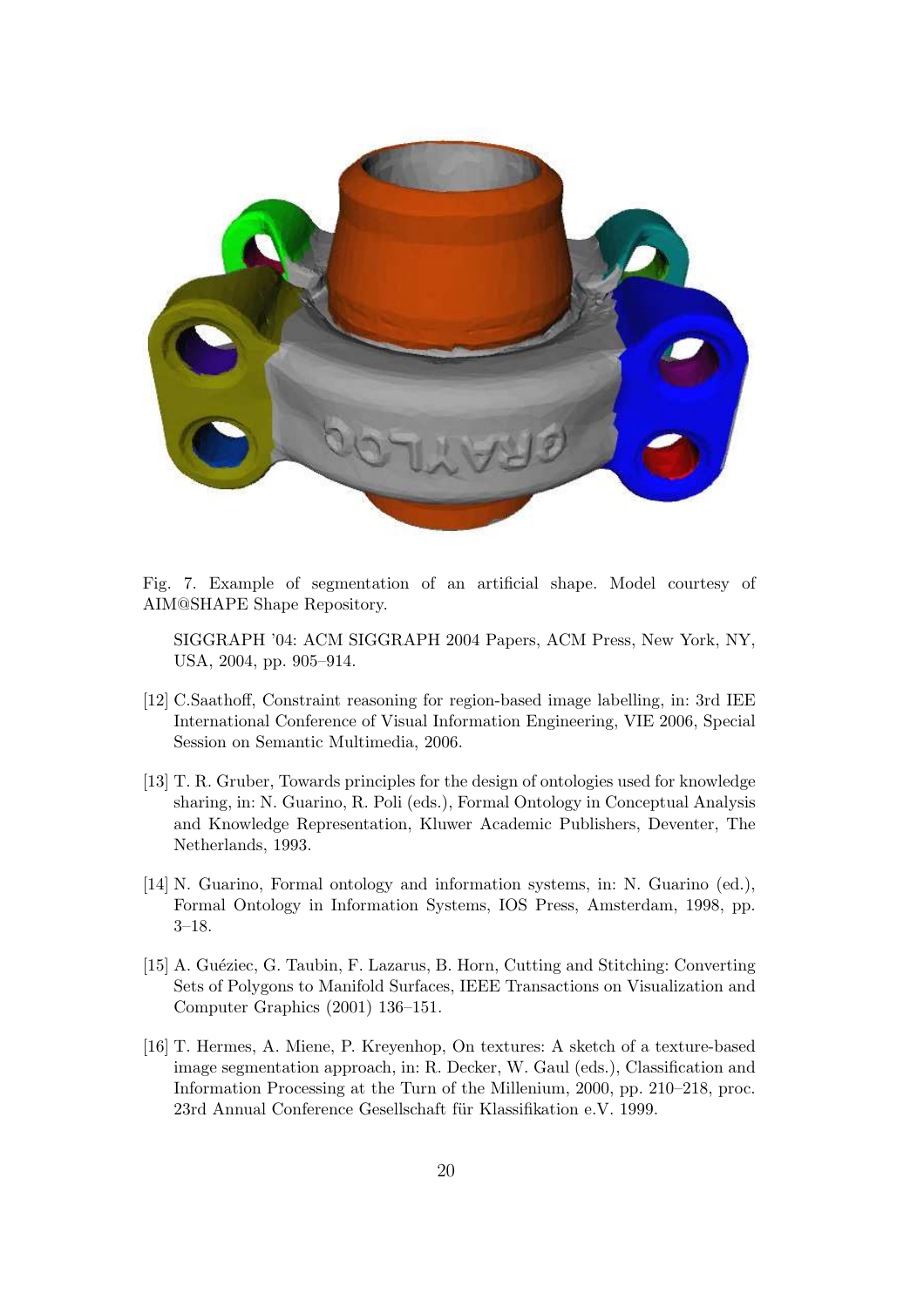- [17] I. Horvath, J. Vergeest, G. Kuczogi, Development and application of design concept ontologies for contextual conceptualization, in: ASME Design Engineering Technical Conference, 1998.
- [18] H.-B. Jun, D. Kiritsis, P. Xirouchakis, Product lifecycle information modelling with rdf, in: PLM05, 2005, pp. 44–54.
- [19] P. Kalra, N. Magnenat-Thalmann, L. Moccozet, G. Sannier, A. Aubel, Realtime animation of realistic virtual humans, IEEE Computer Graphics and Applications 18 (5) (2006) 42–55.
- [20] D. Marr, Vision A computational investigation into the human representation and processing of visual information, W. H. Freeman, San Francisco, 1982.
- [21] M. Mortara, G. Patan´e, M. Spagnuolo, From geometric to semantic human body models, Computers & Graphics 30 (2) (2006) 185–196.
- [22] M. Mortara, G. Patan`e, M. Spagnuolo, B. Falcidieno, J. Rossignac, Plumber: A method for a multi-scale decomposition of 3D shapes into tubular primitives and bodies, in: SM '04: Proceedings of the ACM Symposium on Solid Modeling, ACM Press, New York, NY, USA, 2004, pp. 339–344.
- [23] S. Nichols, Building the 3d internet, itnews, http://www.itnews.com.au/news/newsstory.aspx?story=42704 (2006).
- [24] [online], Flickr. http://www.flickr.com/.
- [25] [online], Photostuff. http://www.mindswap.org/2003/photostuff/.
- [26] [online], Riya. http://www.riya.com/.
- [27] [online], Secondlife. http://www.secondlife.com.
- [28] [online], The Stanford 3D Scanning Repository. http://graphics.stanford.edu/data/3dscanrep.
- [29] [online], 3D CAD browser. http://www.3dcadbrowser.com/ (2001).
- [30] [online], The NCI cancer ontology. http://www.mindswap.org/2003/cancerontology (2003).
- [31] [online], AIM@SHAPE shape repository. http://shapes.aimatshape.net/ (2004).
- [32] [online], Network of excellence AIM@SHAPE, EU FP6 IST NoE 506766. http://www.aimatshape.net (2004).
- [33] [online], OWL web ontology language guide. http://www.w3.org/tr/2004/recowl-guide-20040210/, w3C Recommendation (Feb 2004).
- [34] [online], The Protégé ontology editor. http://protege.stanford.edu (2006).
- [35] H. Opitz, A Classification System to Describe Workpieces, Pergamon Press, NY, 1970.